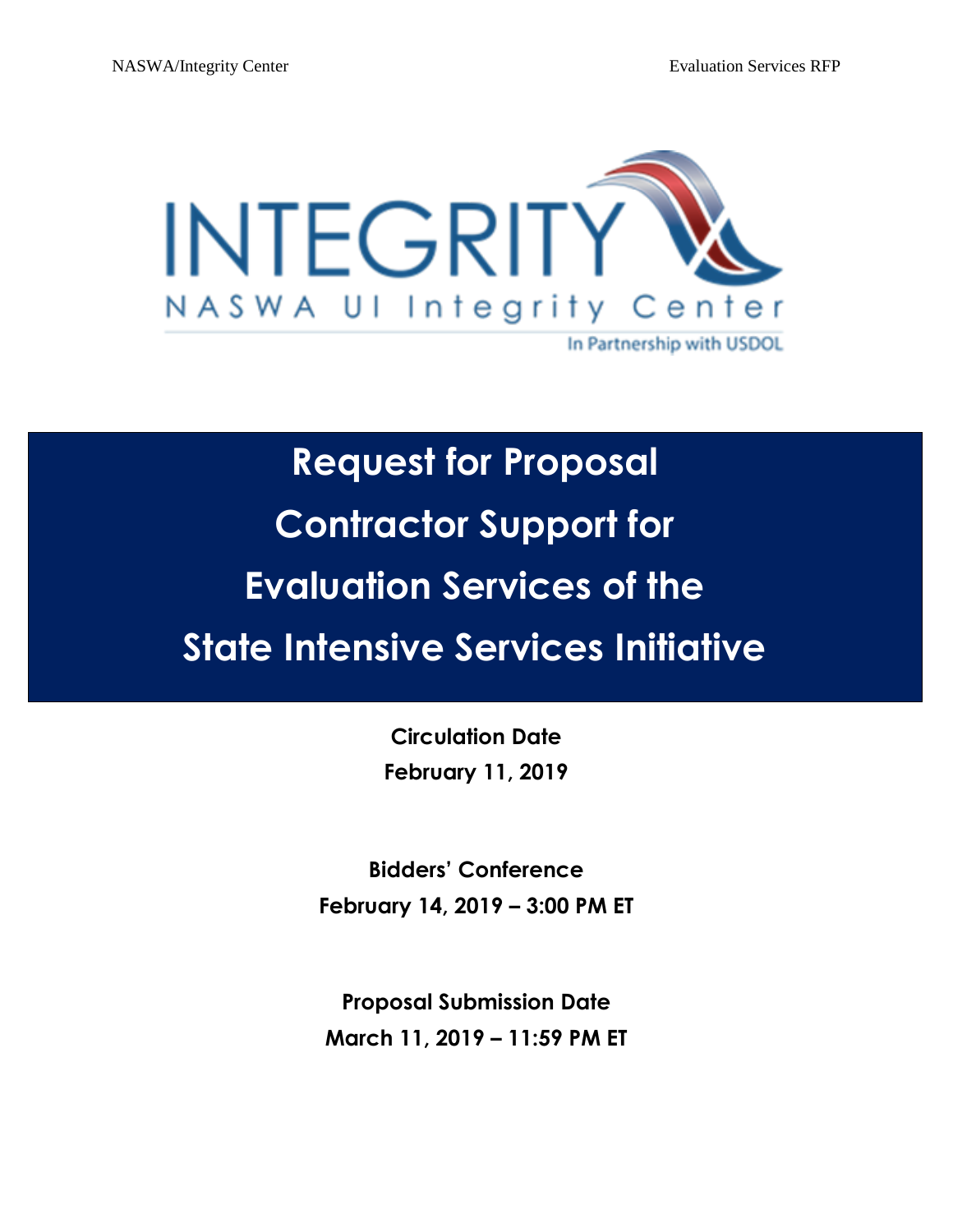# **Table of Contents**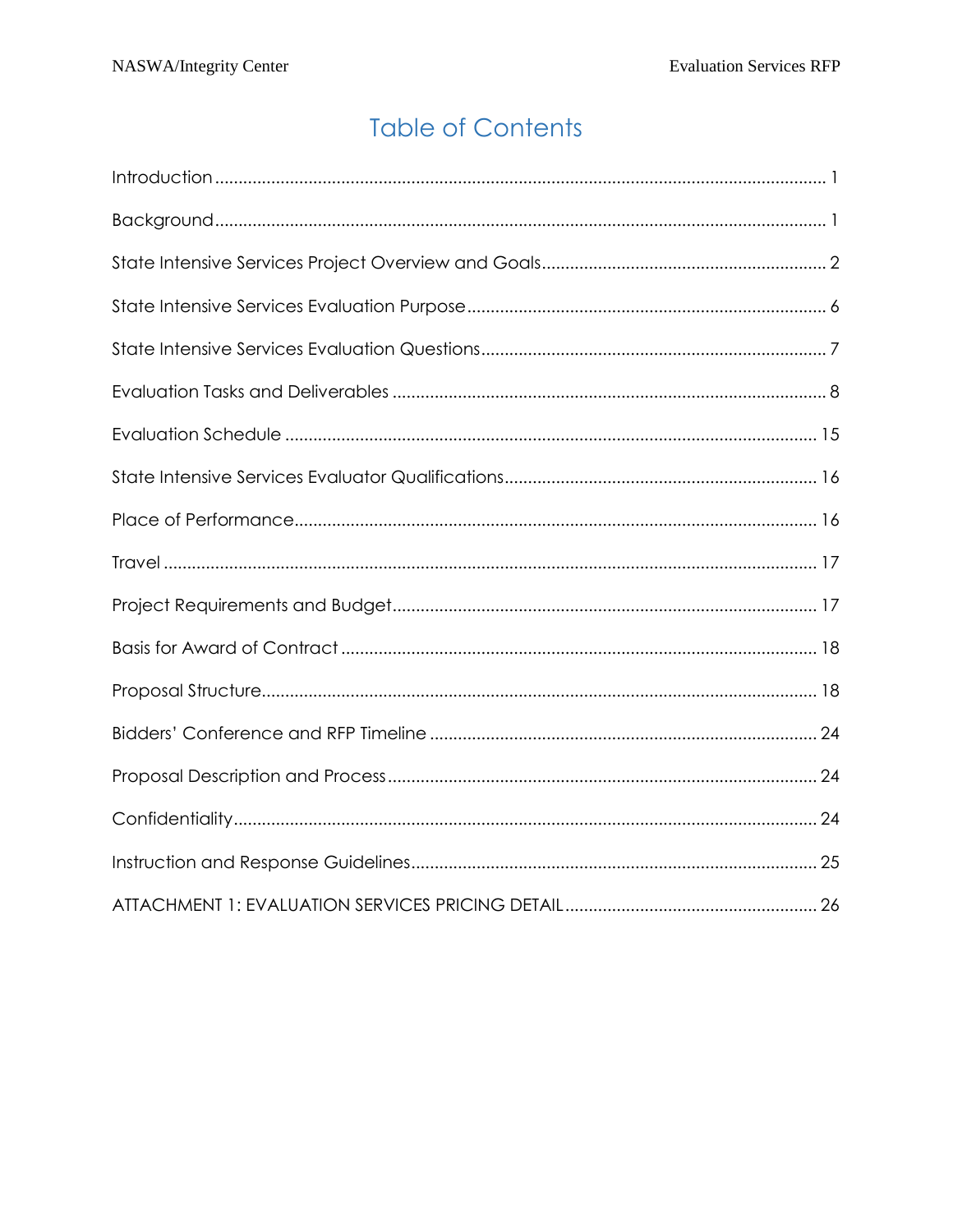# <span id="page-2-0"></span>**Introduction**

The Unemployment Insurance (UI) Integrity Center (Center) was established to develop, "innovative UI program integrity strategies to reduce improper payments, prevent and detect fraud, and recover any improper payments made". <sup>1</sup> The efforts of the Center are managed by the National Association of State Workforce Agencies (NASWA), under a cooperative agreement with the U.S. Department of Labor (USDOL).

The Center is undertaking an initiative to work with select states to reduce their UI improper payment rates focused on the root causes of improper payments. The initiative, *State Intensive Services (SIS)*, will provide comprehensive technical assistance to selected states, leveraging the Center's tools and UI subject matter expertise (SME) to address state-specific root causes of improper payments over the next two years. The Center is seeking professional evaluation services from qualified organizations with the experience and capability to execute an evaluation of the SIS Project.

# <span id="page-2-1"></span>Background

 $\overline{\phantom{a}}$ 

Since 2010, the UI program has had an improper payment rate above or close to 10 percent.<sup>2</sup> From July 2017 to June 2018, the most recent year for which data is available, the national improper payment rate determined by the UI program's Benefit Accuracy Measurement (BAM) was estimated at 13.05 percent.<sup>3</sup> This represents an estimated \$3.7 billion in improper payments nationally. Over the past eight years, USDOL's Employment and Training Administration (ETA) and state UI agencies have worked aggressively to address the root causes of overpayments. The top three causes of overpayments are:

- Work search errors (39.97%), which refer to the failure of claimants to comply with the states' laws and policies in the requirement to actively search for work, as a condition of receiving UI benefits;
- Benefit year earnings (BYE) (26.65%), which occur when claimants continue to claim UI benefits after returning to work; and
- Separation issues (15.89%), which result from the failure of employers or their thirdparty administrators to provide timely and adequate information on the reason for a claimant's separation from employment.

All together, these three causes accounted for approximately eighty-three percent (83%) of all overpayments from July 2017 to June 2018. 4

<sup>1</sup> [http://wdr.doleta.gov/directives/attach/UIPL/UIPL\\_28\\_12\\_Acc.pdf](http://wdr.doleta.gov/directives/attach/UIPL/UIPL_28_12_Acc.pdf)

<sup>2</sup> In 2013, the improper payment rate was 9.32 percent and included an offset for recovered payments.

<sup>3</sup> U.S. Department of Labor (2018). Agency Financial Report Fiscal Year 2018. Retrieved December 11, 2018, from<https://www.dol.gov/sites/dolgov/files/OPA/reports/2018annualreport.pdf>

<sup>4</sup> U.S. Department of Labor (2018). Agency Financial Report Fiscal Year 2018. Retrieved December 11, 2018, from<https://www.dol.gov/sites/dolgov/files/OPA/reports/2018annualreport.pdf>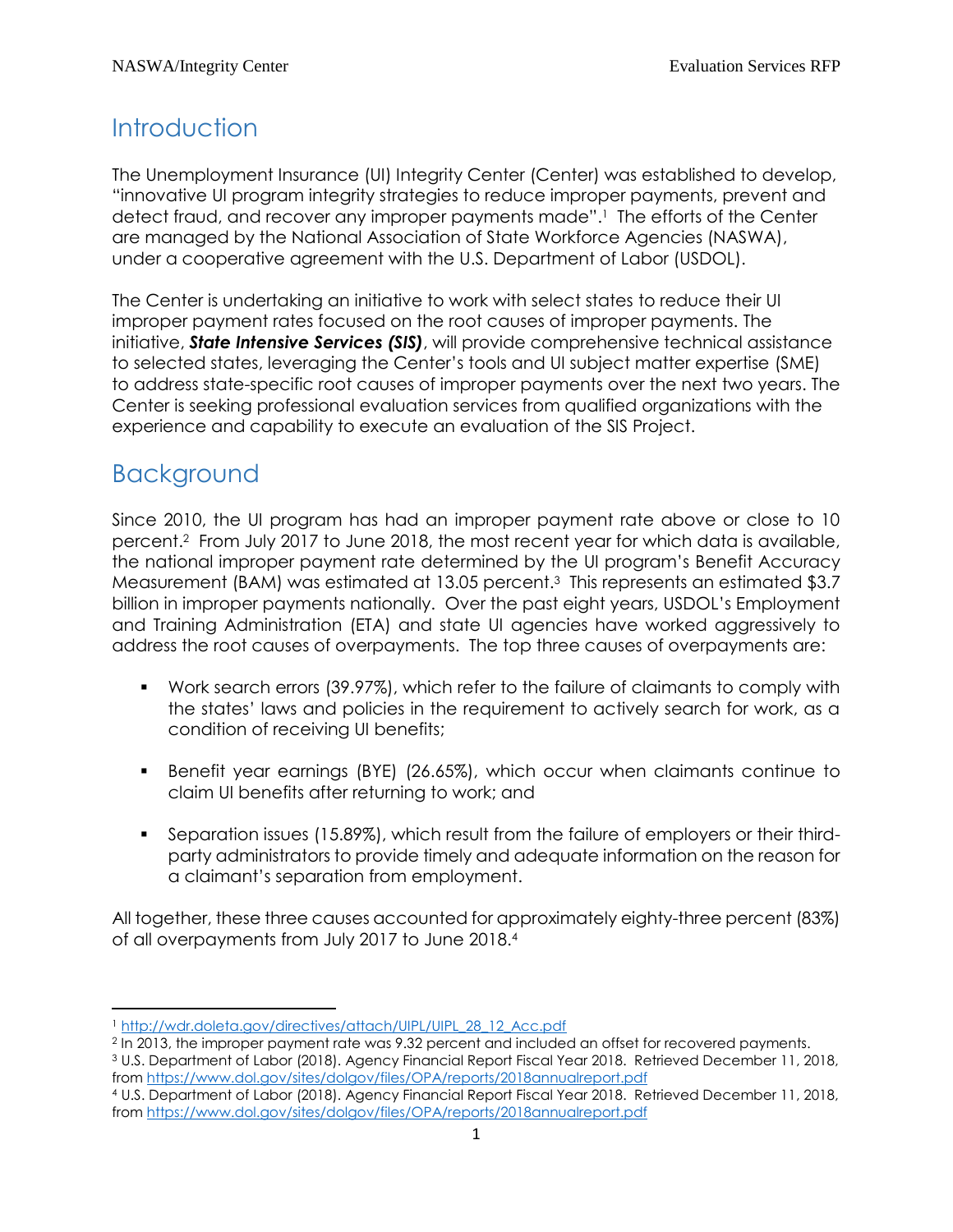### <span id="page-3-0"></span>State Intensive Services Project Overview and Goals

The Center, in December 2018, created the SIS Project to provide in-depth technical assistance to state UI agencies focused on reducing UI improper payment rates. The goal of the SIS Project is to reduce state-specific root cause improper payment rates in selected states. The Center, in consultation with USDOL, will identify up to ten (10) high improper payment rate states and invite them to participate in the SIS Project. The Center plans to formalize agreements with participating states for the SIS Project with the initial five states by the end of March 2019 and the remaining five by the end of June 2019.

The SIS Project will engage each of the up to 10 selected states in the development and execution of Improper Payment Reduction Plans (IPRPs). The Center plans to use a multi-phase process to work with each state to develop, implement, and evaluate the IPRP.

- **Phase I: Pre-Visit Team Assembly and Research** –The Center will assemble a core SIS Team to conduct advance research and analysis on the root causes underlying the improper payment rate in each participating state. The SIS Team will include Center staff members responsible for coordinating the Scope of Work (SOW) between the state and the Center and completing all advance research in preparation for the on-site state assessment described in Phase II. The advance research conducted by Center staff members will include a review of state BAM data and efforts to date on reducing their improper payment rate, state UI policies, UI technology platforms, state UI agency training programs, external and internal UI communications, and the utilization of Center tools and services (i.e. Integrity Data Hub and National Integrity Academy). The advance research conducted by the Center's SIS Team also will develop and request the state to complete a preliminary scoping questionnaire to provide additional information to prepare for the on-site assessment described in Phase II. At the end of this phase, the Center and each state will agree in principle to a SOW, customized to each state's needs, outlining the nature of the SIS technical assistance provided.
- **Phase II: On-Site State Assessment** Informed by the advance research completed in Phase I, the Center SIS Team will work with each state to conduct a week-long onthe-ground assessment of the factors contributing to, and directly responsible for, the state's high improper payment rate. The SIS Team, during the on-site assessment, will conduct interviews with key state UI agency staff to develop an indepth understanding on the underlying causes for their high improper payment rates in each root cause area. The SIS Team will discuss current improper payment reduction strategies that each state is engaged in to inform the IPRP developed in Phase III. The SIS Team also will review and discuss state UI agency business processes and procedures, policies, and technology platforms that also might affect the improper payment rate. The goal of the pre-visit research and on-site assessment completed in Phases I and II will be to develop a complete understanding of all relevant factors responsible for the state's high improper payment rate. This understanding will allow the SIS Team to develop an initial IPRP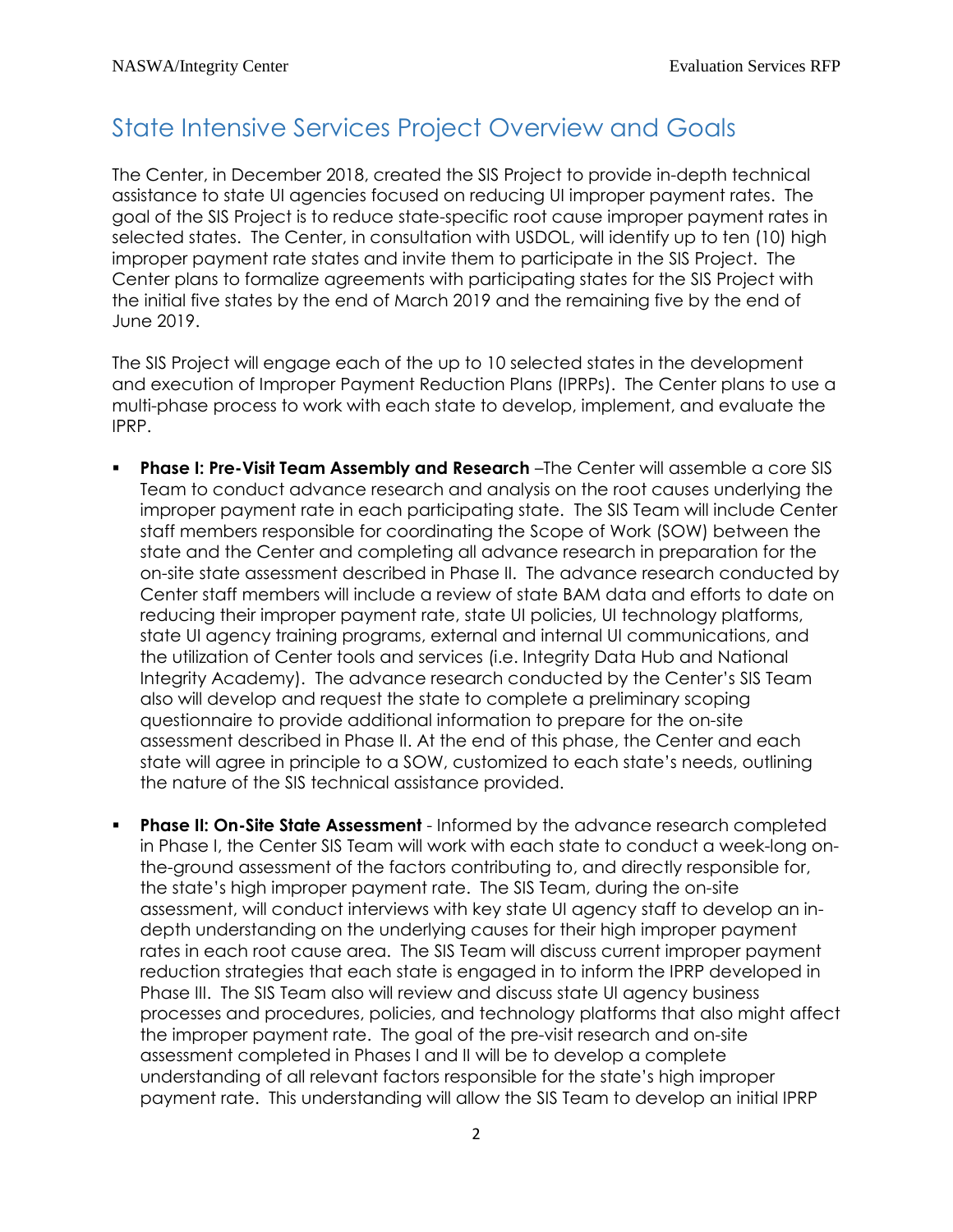that can be feasibly implemented in each state. Additionally, during Phase II, the Center will seek to get buy-in from all levels of state UI agency staff (leadership to front-line workers) for the SIS Project in their state. This is intended to improve the likelihood of success in implementing the IPRP described in Phase III.

- **Phase III: Improper Payment Reduction Plan Development** After the on-site assessment is completed, the Center's SIS Team will review the interview notes, documentation and reports, and performance data provided by each state to develop, in conjunction with the state UI agency, an operational IPRP. The goal of the IPRP will be to detail the proposed strategies each state UI agency should implement to reduce their improper payment rate across all identified root cause areas. The IPRP also will seek to develop a realistic process and timeline for the state to implement the improper payment reduction strategies, with technical assistance from the Center SIS Team. The Center envisions the following broad categories of improper payment reduction strategies that will be included in each state's IPRP, as relevant: 5
	- o *Procedures and Skill Development Analysis*: The Center's SIS Team will document any gaps in each state's training procedures or skill deficiencies across different UI functional units that might be contributing to the state's improper payment rate. To address these identified gaps in training procedures or staff skill deficiencies, the SIS Team may define in the IPRP a customized training and skill development strategy to ameliorate these issues that may be impacting the state's improper payment rate.
	- o *Policy Analysis*: Using the information obtained from Phases I and II, the SIS Team will identify state UI agency policies (statutes, regulations, and agency rules) that contribute to, or are directly responsible for, a state's high improper payment rate in each root cause area within the agreed SOW between the state and the Center. The SIS Team will develop guidance to each state UI agency on how their policies could be revised to reduce their improper payment rate.
	- o *Strategic Messaging Analysis:* Recent advances in the field of Behavioral Insights has shown great promise in improving outcomes in the public and private sector by developing a better understanding of the individual, environmental and design, and social factors that influence the decisions individuals make. The Center's SIS Team will work with two Behavioral Insights vendors to develop behavioral interventions with each state to address the underlying behavior of UI claimants and employers contributing to a state's improper payment rate. The SIS Team, working with the Behavioral Insights vendor and state UI agency, in the IPRP will identify and develop behavioral interventions to implement that are specific to each state's improper payment root causes. The IPRP also will provide a timeline for implementing the behavioral interventions and a strategy for measuring their impact on

 $\overline{\phantom{a}}$ <sup>5</sup> Each state's IPRP will be customized to the unique realities of the state and underlying root causes of improper payments.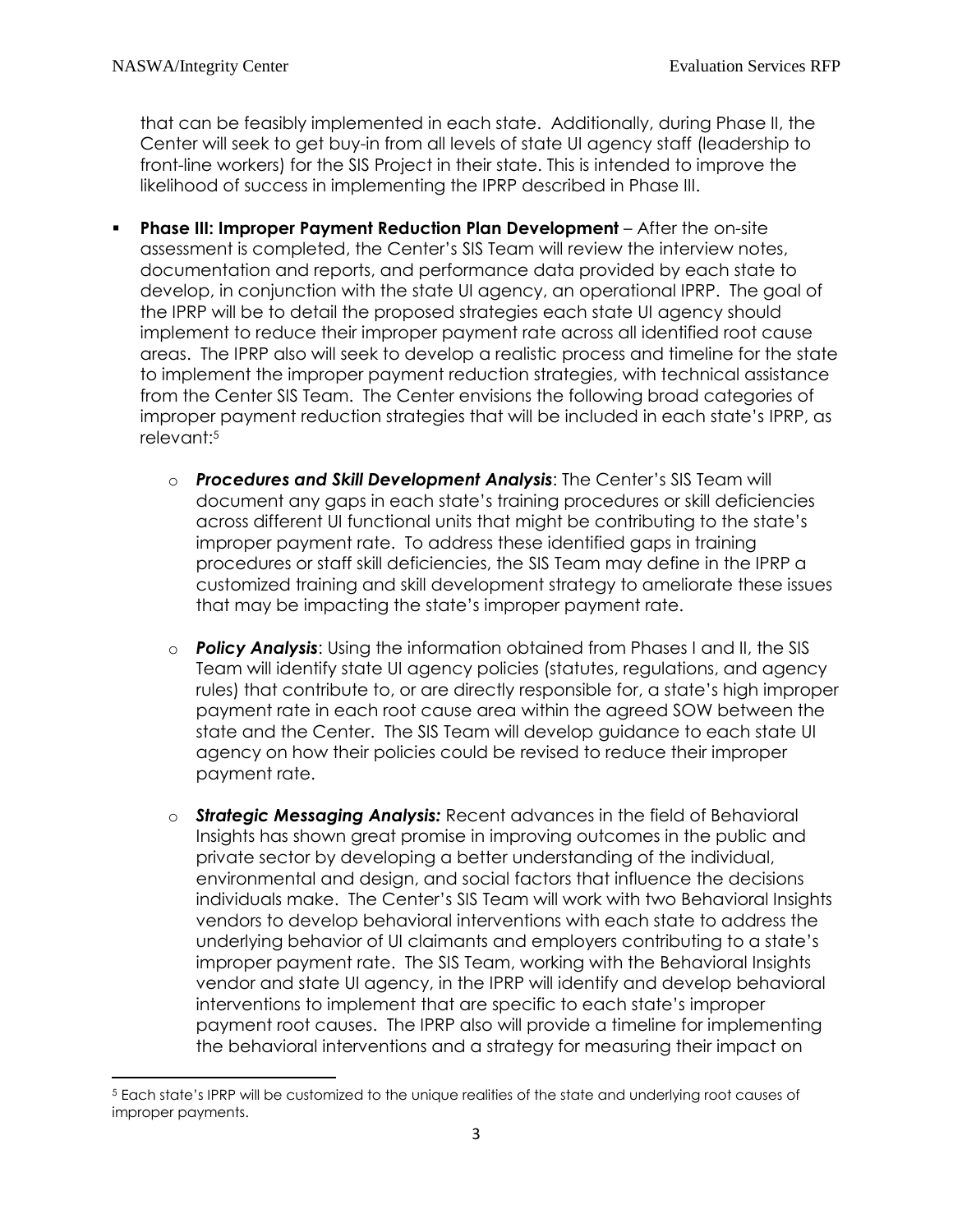individual-level UI claimant and employer behaviors. The Center intends to have the Behavioral Insights vendors develop strategic messaging interventions and strategies as part of the IPRP. The Behavioral Insights vendors will independently evaluate the impact of the interventions on UI claimant and employer behavior (i.e. responding to information requests, interactions with claims system, reporting new hires, etc.). The evaluation activities completed by the Behavioral Insights vendors will be separate from the evaluation services sought under this request for proposal (RFP). The Center will be responsible for ensuring any necessary coordination between the two vendors.

- o *Technology Analysis:* Using the information obtained from Phases I and II, the SIS Team will document and catalog in the IPRP the current technology platforms used by the state UI agency (benefits systems, tax systems, state labor exchange, etc.). The technology analysis will identify any areas where a state's UI technology may be contributing to, or responsible for, the high improper payment rate, and propose possible solutions to address identified technology issues.
- o *Organizational and Business Process Analysis:* Informed by the research and information collected in Phases I and II, the SIS Team will review and identify any areas of the state UI agency organizational structure contributing to, or responsible for, high improper payment rates. The SIS Team will review and analyze state UI business processes across all functional units that may impact the improper payment rate. The IPRP will detail and provide recommendations to each state UI agency on changes to their organizational structure and UI business processes that could reduce their improper payment rate in different root cause areas.
- **Phase IV: Improper Payment Reduction Plan Implementation** After the state UI agency and the Center have agreed to and finalized the IPRP developed in Phase III, the SIS Team will provide ongoing and intensive support to assist each state UI agency with implementing the recommendations provided. The assistance the SIS Team will provide to each state UI agency will vary. However, the SIS Team is prepared to provide the following assistance to each state UI agency:
	- o In-person project management assistance in the execution of the IPRP;
	- o Center and Behavioral Insights vendor support in the design, implementation, and evaluation of strategic messaging strategies;
	- o Policy guidance related to the implementation of recommended state UI policy changes;
	- o Assistance in developing and implementing customized training related to improper payment rates for state UI agency staff; and
	- o Funding for UI personnel and limited technology enhancements to implement plan recommendations.
- **Phase V: Improper Payment Reduction Plan Evaluation –** The prospective vendor to this RFP for evaluation services will work with the Center and be responsible for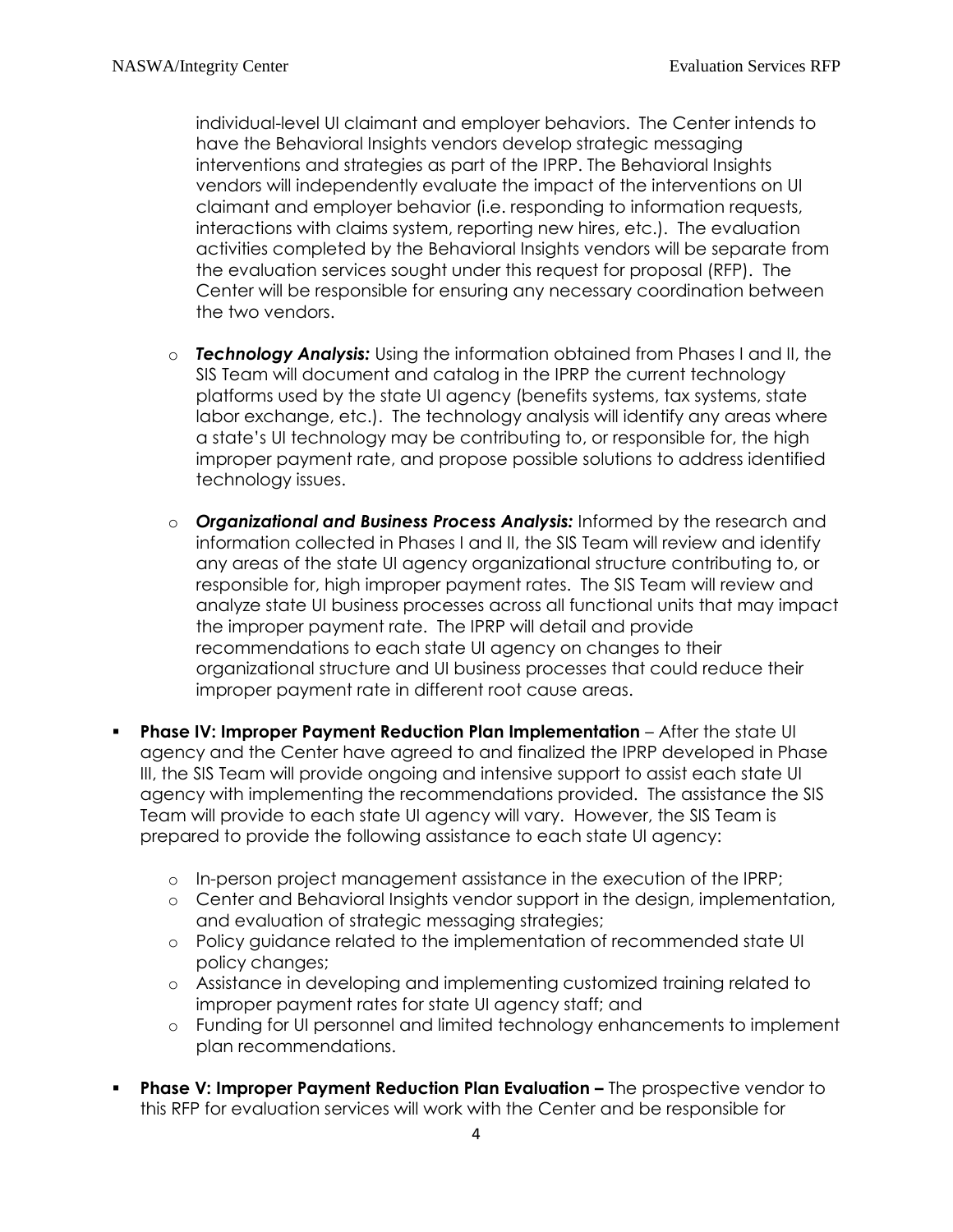conducting an evaluation on the overall collective impact of each state's IPRP on their improper payment rate and other key UI integrity outcomes. Additionally, the Center is interested in potential outcome analyses that examine the impact of specific component strategies of the IPRP on state improper payment rates. The prospective vendor also will be responsible for evaluating the extent to which states successfully implemented their IPRPs. The remainder of this RFP provides more detailed information on the scope of the evaluation, questions to be answered, tasks and deliverables, and proposed evaluation schedule.

### State Intensive Services Project Proposed Schedule

The Center intends to focus the organization's collective efforts on the implementation of the IPRPs in each of the selected states over the next two years. The Center has developed a preliminary timeline in Figure 1, providing a proposed schedule of activities the Center's SIS Team intends to follow for the project overall. This schedule is likely to change once the states are selected and agree to participate in the SIS Project. The proposed SIS schedule in Figure 1 is intended to provide the starting points of activities. The end dates will be variable based on state implementation of IPRPs.

| Figure 1: State Intensive Services Proposed Project Schedule |                                                                                                                                                                                                                                                                                                                                                                                      |  |
|--------------------------------------------------------------|--------------------------------------------------------------------------------------------------------------------------------------------------------------------------------------------------------------------------------------------------------------------------------------------------------------------------------------------------------------------------------------|--|
| <b>Calendar Quarter</b>                                      | <b>SIS Project Activities</b>                                                                                                                                                                                                                                                                                                                                                        |  |
| 2019-Q1                                                      | Phase I: Initial Research for 5 States (R1)<br>$\blacksquare$<br>Phase II: Visits in 3 States (R1)<br>٠<br>Phase III: Draft IPRPs (R1)<br><b>Phase V: Onboard Evaluation Contractor</b><br>$\blacksquare$                                                                                                                                                                            |  |
| 2019-Q2                                                      | Phase I: Initial Research for 5 States (R2)<br>$\blacksquare$<br>Phase II: Visits in 4 states (R2)<br>$\blacksquare$<br><b>Phase III: IPRPs for R1States Final</b><br>$\blacksquare$<br>Phase IV: Begin Implementing R1 States IPRPs<br>٠<br>Phase V: Begin Evaluation Plan Development for R1<br>$\blacksquare$<br><b>States</b>                                                    |  |
| 2019-Q3                                                      | Phase I: Done<br>$\blacksquare$<br>Phase II: Visits in Final States (R3)<br>٠<br>Phase III: IPRPs for R2 States Final<br>$\blacksquare$<br>Phase IV: R1 Plan Implementation Ongoing; Begin<br>Implementing R2 States IPRPs<br>Phase V: R1 State Evaluation Plans Complete; Begin<br>$\blacksquare$<br>Evaluation Plan Development for R2 States                                      |  |
| 2019-Q4                                                      | Phase I: Done<br>$\blacksquare$<br>Phase II: Done<br>٠<br>Phase III: IPRPs for R3 States Final<br>$\blacksquare$<br>Phase IV: R1 and R2 States Plan Implementation<br>٠<br>Ongoing; Begin Implementing R3 States IPRPs<br>Phase V: R1 State Evaluation Activities Begin; R2 State<br>$\blacksquare$<br>Evaluation Plans Complete; Begin Evaluation Plan<br>Development for R3 States |  |
| 2020-Q1                                                      | Phase I: Done<br>٠                                                                                                                                                                                                                                                                                                                                                                   |  |

#### **Figure 1: State Intensive Services Proposed Project Schedule**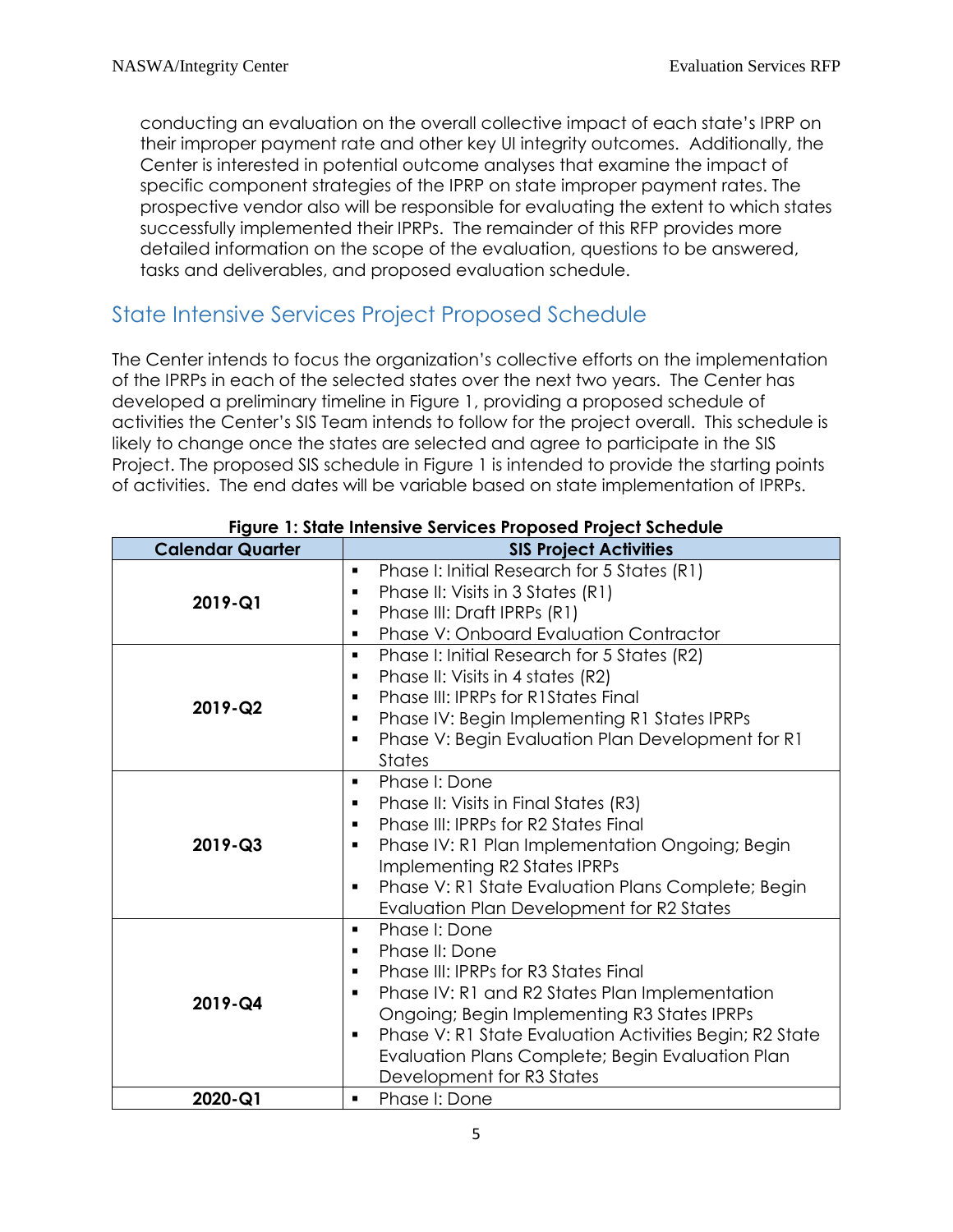| <b>Calendar Quarter</b> | <b>SIS Project Activities</b>                                |  |
|-------------------------|--------------------------------------------------------------|--|
|                         | Phase II: Done                                               |  |
|                         | Phase III: Done<br>■                                         |  |
|                         | Phase IV: R1-R3 States IPRP Implementation Ongoing<br>٠      |  |
|                         | Phase V: R1 and R2 States Evaluation Activities              |  |
|                         | <b>Ongoing; R3 State Evaluation Plans Complete</b>           |  |
|                         | Phase IV: R1-R3 States IPRP Implementation<br>٠              |  |
| 2020-Q2                 | Completed <sup>6</sup>                                       |  |
|                         | Phase V: R1-R3 States Evaluation Activities Ongoing<br>٠     |  |
| 2020-Q3                 | Phase V: R1-R3 States Evaluation Activities Ongoing<br>٠     |  |
| 2020-Q4                 | Phase V: R1-R3 States Evaluation Activities Ongoing<br>٠     |  |
| $2021 - Q1$             | Phase V: R1-R3 States Evaluation Activities Ongoing<br>٠     |  |
| $2021 - Q2$             | Phase V: R1-R3 States Evaluation Activities Ongoing<br>٠     |  |
|                         | Phase V: Begin Drafting of Final Evaluation Reports for<br>■ |  |
| $2021 - Q3$             | R1-R3 States                                                 |  |
| $2021 - Q4$             | Phase V: Final Evaluation Reports Finished for R1-R3<br>٠    |  |

The Center is currently planning for evaluation activities to be ongoing throughout the SIS Project period of performance. Specifically, the Center will request regular and ongoing evaluative information on the status and impact of the implementation of state IPRPs during the project period, as detailed later in the RFP. The Center envisions all evaluation activities will end by December 2021. However, in a scenario where there is the need for additional evaluation activities and services beyond December 2021 due to delays in state implementation of IPRPs, the Center may choose to amend the contract with the selected vendor for evaluation services past the proposed schedule end date.

### <span id="page-7-0"></span>State Intensive Services Evaluation Purpose

The purpose of the SIS Project Evaluation is to determine the impact that the implementation of state IPRPs had on state UI improper payment rates during the project period. The evaluation of the SIS Project will document the extent to which states were able to implement the recommendations provided in their IPRPs. The evaluation of the SIS Project also seeks to develop an evidence-base on effective UI integrity strategies for other states not participating in the SIS Project. The results of the evaluation will be used to inform future state decision-making on UI integrity strategies relevant to reducing UI improper payment rates. The results of the evaluation also will be used to inform the tools and services the Center makes available to the entire UI system that can assist states in reducing the national improper payment rate. The principle objectives of the evaluation are to:

**Estimate** the impact of IPRP implementation in each state on the state BAM improper payment rate, and other UI integrity performance measures;

l <sup>6</sup> The Center is currently planning on having all IPRPs implemented in each state by June 30, 2020. However, the in-depth technical assistance the SIS Team will continue past this date if it is necessary to fully implement each state's IPRP.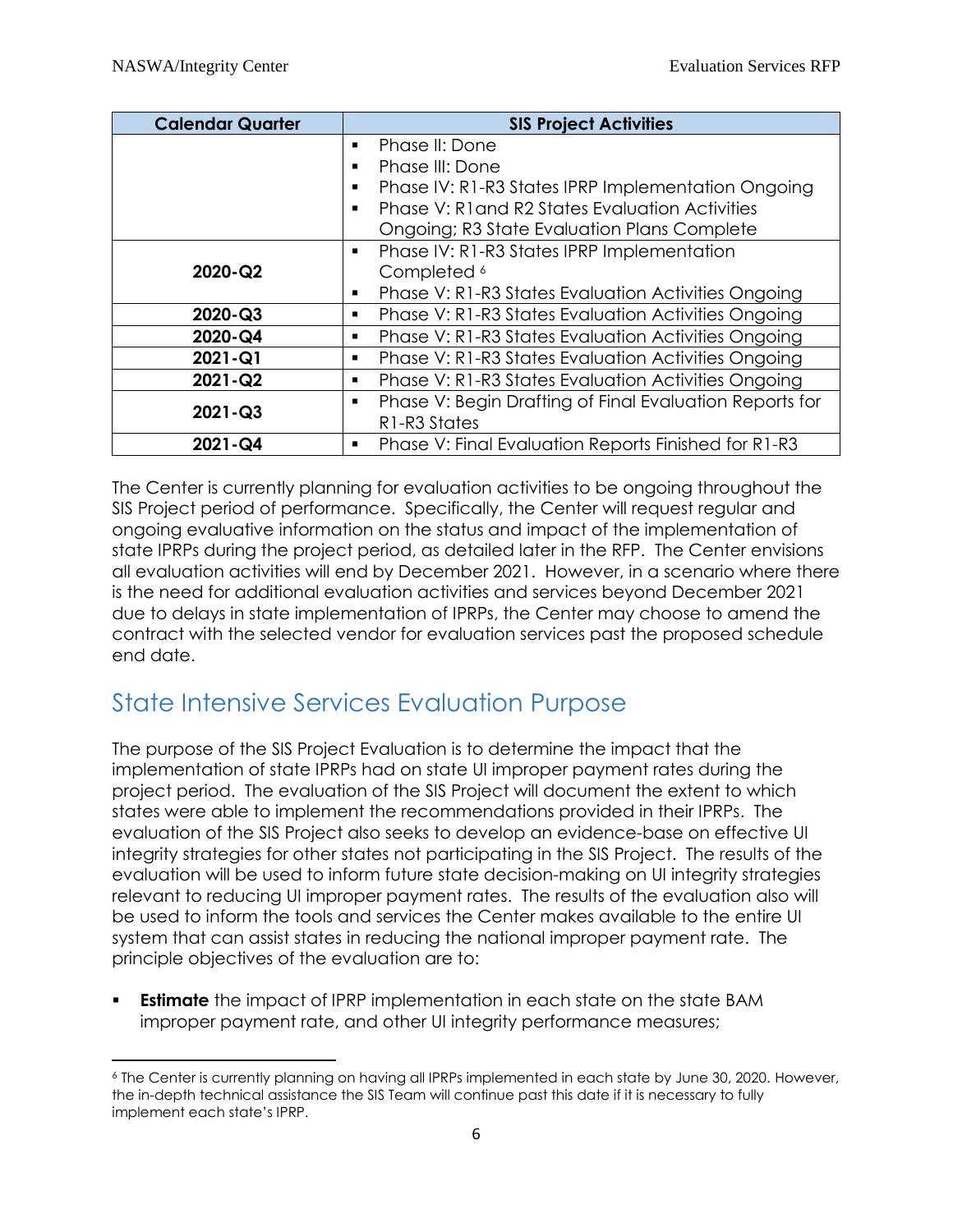- **Determine** the extent to which state UI agencies were able to implement IPRPs;
- **Document** the processes and steps the SIS Team and some state UI agencies followed to develop the IPRPs, including challenges and lessons learned encountered during implementation;
- **Provide** actionable recommendations to the Center that can shape future programming and service offerings to the UI system.

# <span id="page-8-0"></span>State Intensive Services Evaluation Questions

The prospective evaluation contractor will manage and execute the evaluation of state implementation and impact of their IPRPs as part of the SIS Project. The Center envisions that the SIS Project Evaluation will consist of an outcomes study for all states engaged and involved in the initiative. The Center also seeks that the SIS Project Evaluation will document the extent to which each state implemented the recommendations provided in their IPRP.

The Center is also considering a more intensive in-depth implementation study component in three states engaged in the SIS Project. However, as described below, the Center does not have enough information about prospective vendor costs for conducting an in-depth implementation study in three states to determine if the resources provided for the entire evaluation effort would be sufficient. Summarized below in Figure 2 are the primary evaluation questions the Center seeks to be answered for each evaluation component.

| <b>Study</b>                 | <b>Evaluation Questions</b>                                                                                                                                          |  |  |
|------------------------------|----------------------------------------------------------------------------------------------------------------------------------------------------------------------|--|--|
|                              | 1. What were the changes in the state's UI improper payment<br>rate and other key UI integrity outcomes before and after<br>the implementation of the IPRP?          |  |  |
| <b>Outcomes Study</b>        | 2. Did the implementation of the state's IPRP contribute to the<br>reduction of its UI improper payment rate and<br>improvements in other key UI integrity outcomes? |  |  |
| (required for all<br>states) | 3. To what extent can changes in the state's improper<br>payment rate and other key UI integrity outcomes be<br>attributed to the implementation of their IPRP?      |  |  |
|                              | 4. How did each component of the state's IPRP contribute to<br>the reduction of its improper payment rate and improve<br>other key UI integrity outcomes?            |  |  |

#### **Figure 2: State Intensive Services Primary Evaluation Questions**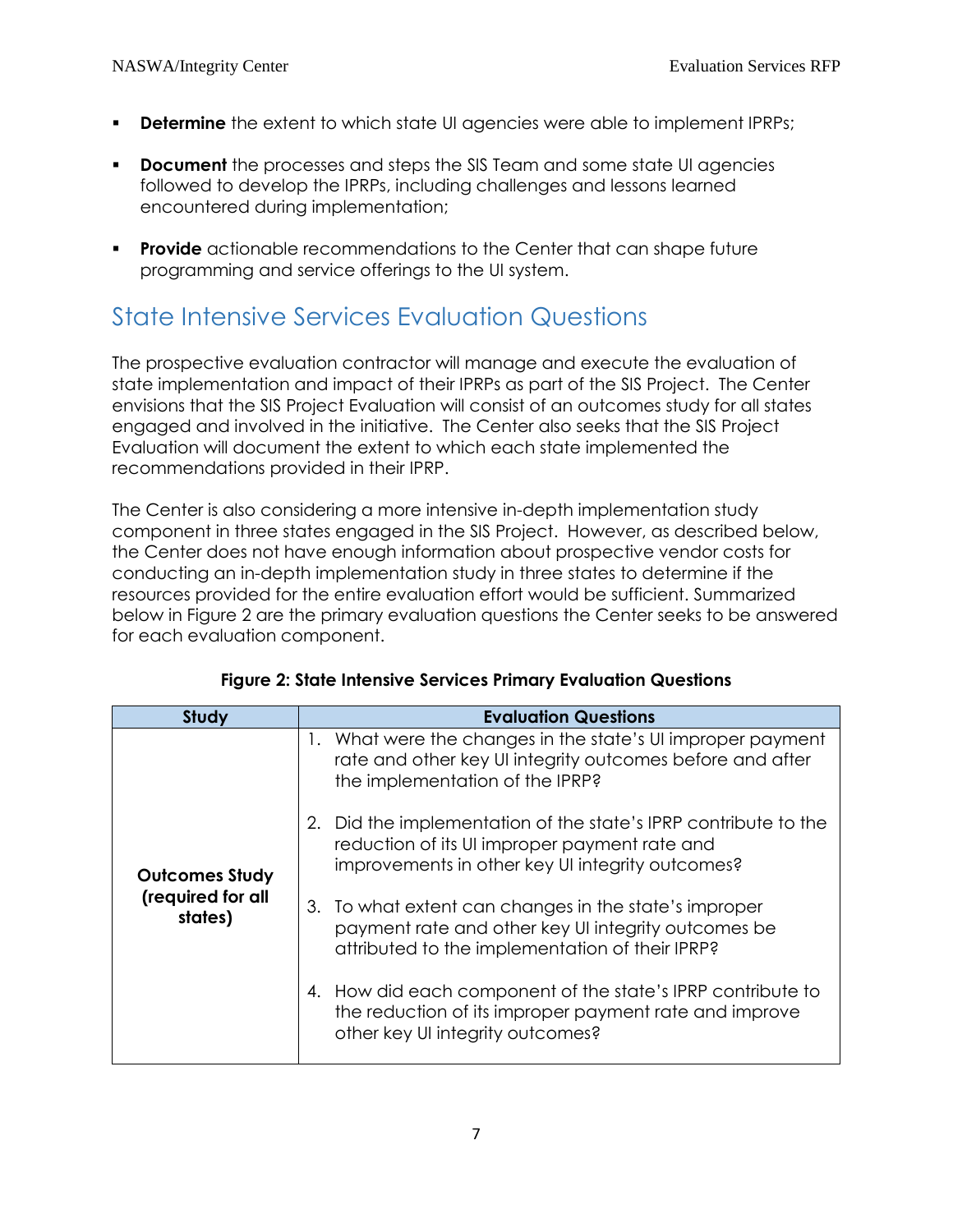| <b>Study</b>                                                            | <b>Evaluation Questions</b>                                                                                                                                              |
|-------------------------------------------------------------------------|--------------------------------------------------------------------------------------------------------------------------------------------------------------------------|
|                                                                         | 5. What was the influence of other factors that might result in<br>or contribute to changes in the state's improper payment<br>rate and other key UI integrity outcomes? |
| <b>IPRP Status</b><br><b>Assessment</b><br>(required for all<br>states) | 1. To what extent was the state UI agency able to implement<br>the recommendations and guidance provided in the IPRP?                                                    |
|                                                                         | 1. Were the recommendations and strategies provided in<br>each state's IPRP implemented with fidelity to their<br>intended design?                                       |
| In-Depth<br>Implementation                                              | 2. What were the processes and steps the SIS Team and the<br>state UI agency followed to develop IPRP?                                                                   |
| Study<br>(option)                                                       | 3. What were the underlying factors and reasons that<br>contributed to or restricted implementation of the<br>recommendations provided in the IPRP?                      |
|                                                                         | 4. Were there any other changes to the state's UI program<br>that occurred before, during, or after implementation of<br>the IPRP?                                       |

### <span id="page-9-0"></span>Evaluation Tasks and Deliverables

The Center seeks the services of an independent evaluation firm to design, implement, and report on the evaluation that analyzes the impact the SIS Project had on each state's UI improper payment rate during the project period. The initial term of the evaluation contract would be through December 2021.<sup>7</sup> In reviewing proposals for evaluation services, the Center is looking for innovative evaluation designs that will provide a cost-effective and a rigorous path forward to understand and answer the key evaluation questions stated earlier. The Center wishes to include all relevant stakeholder groups (state UI agencies, Integrity Center, USDOL, etc.) throughout the implementation of IPRPs and subsequent evaluation reporting.

The Center has identified five core evaluation tasks for the prospective evaluation contractor to complete in order to successfully execute the SIS Project Evaluation. The identified activities include: 1) Project Management, 2) Evaluation Design and Planning, 3) Conduct Evaluation, 4) Evaluation Reporting, and 5) Quality Control. As described in the previous section, the Center has not decided whether there will be an in-depth implementation study conducted in three states due to uncertainties around prospective vendor costs to execute such a study and available resources for the entire evaluation. Given these uncertainties, and for the purposes of evaluating vendor

 $\overline{\phantom{a}}$ <sup>7</sup> In the event state UI agencies are delayed in their implementation of their IPRPs or more time is needed to analyze state implementation and outcomes data to answer the evaluation questions stated in this RFP, the Center may choose to extend the period of performance for the selected evaluation vendor beyond December 2021.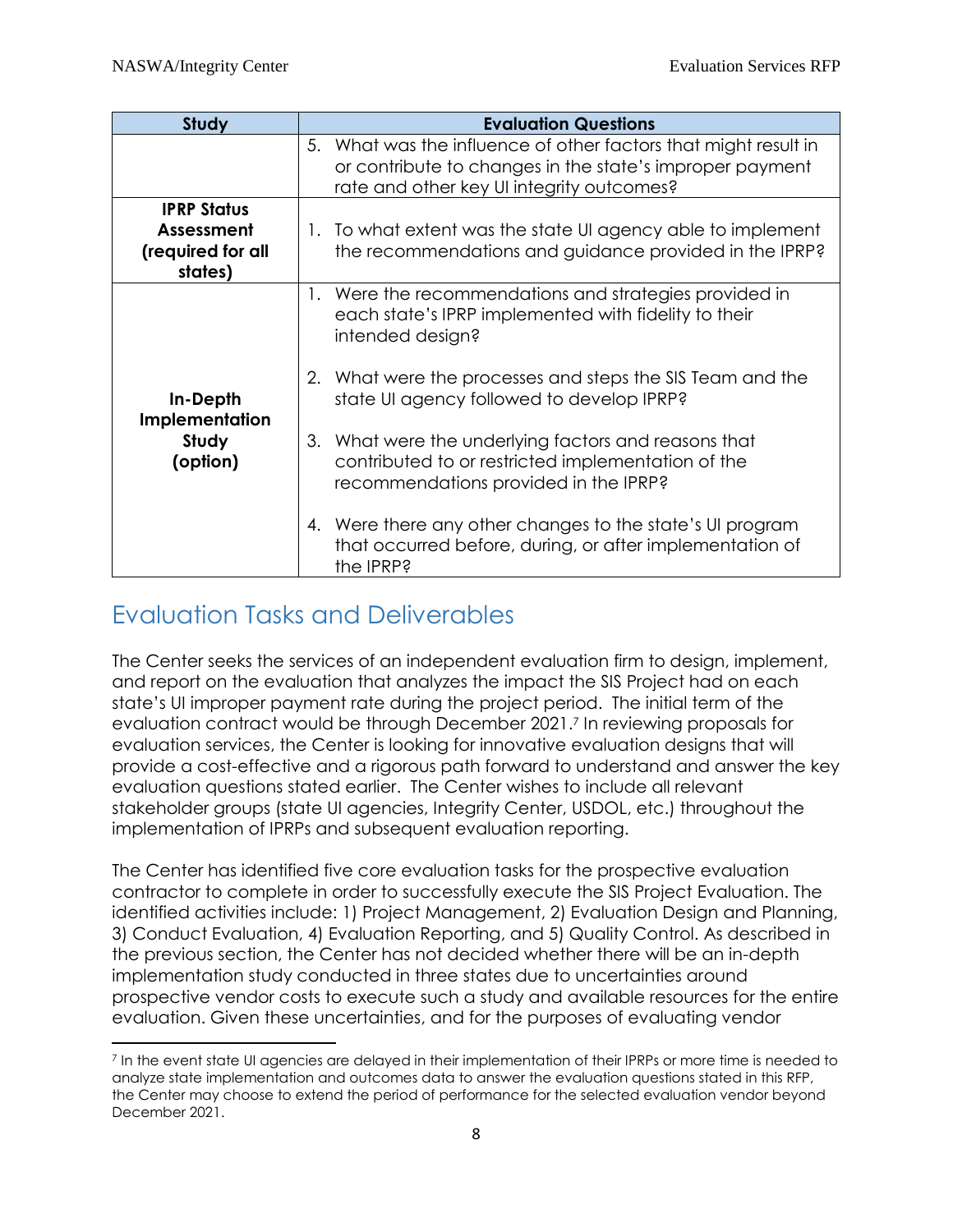proposals, the Center has separated out the activities for each study component for Activities 2-4 described below.

In the event the Center decides to execute all three evaluation components, including the in-depth implementation study option, the Center would request the prospective evaluation contractor to complete Activities 2-4 in an integrated manner for the three selected states. The evaluation activities performed by the prospective evaluation contractor will be customized at an individual state level.

The Center intends to have the Behavioral Insights vendors developing strategic messaging interventions and strategies as part of the IPRP independently evaluate the impact of the interventions on UI claimant and employer behavior (i.e. responding to information requests, interactions with claims systems, reporting new hires, etc.). The evaluation activities completed by the Behavioral Insights vendors will be separate from the evaluation services sought under this RFP. However, the Center intends for there to be collaboration and consultation between the prospective evaluation contractor and the Behavioral Insights vendors on the extent to which behavioral interventions were implemented as designed, and the timing of implementation to inform analyses of the potential impact on state improper payment rates. Provided below are the identified evaluation activities and deliverables the Center seeks from the prospective evaluator to perform during the period of performance.

#### Activity 1 – Project Management

The Center seeks proposals from prospective evaluation firms that provide a comprehensive approach to project management of the SIS Project Evaluation. This includes specifying how the contractor will plan, schedule, and organize project team members and evaluation activities, and collaboratively engage with the Center and state UI agencies. Throughout the life of the project, the evaluation contractor and Center staff will meet weekly via teleconference, so that the contractor project team can present status updates, discuss any questions or emergent issues, and plan, as needed. The contractor also will submit to the Center's Director of Research and Evaluation a written monthly report on or by the fourth of each month, detailing meeting dates and topics, completed work, planned work, project risks and challenges, success stories, and best practices. These more structured communications will be supplemented by phone calls, emails, online chat, and/or ad hoc meetings, whenever needed.

### Activity 2 – Evaluation Design and Planning

The Center envisions the evaluation contractor being an integrated member of the SIS Team where they can develop an understanding of the challenges each state UI agency faces in reducing UI improper payment rates and underlying root causes. At the beginning of the evaluation, the Center Evaluation Team will facilitate discussions (via webinar or telephone) between the evaluation vendor and each state UI agency. The Center intends for these initial conversations to focus on current data captured related to improper payment rates and UI integrity measures reported to USDOL that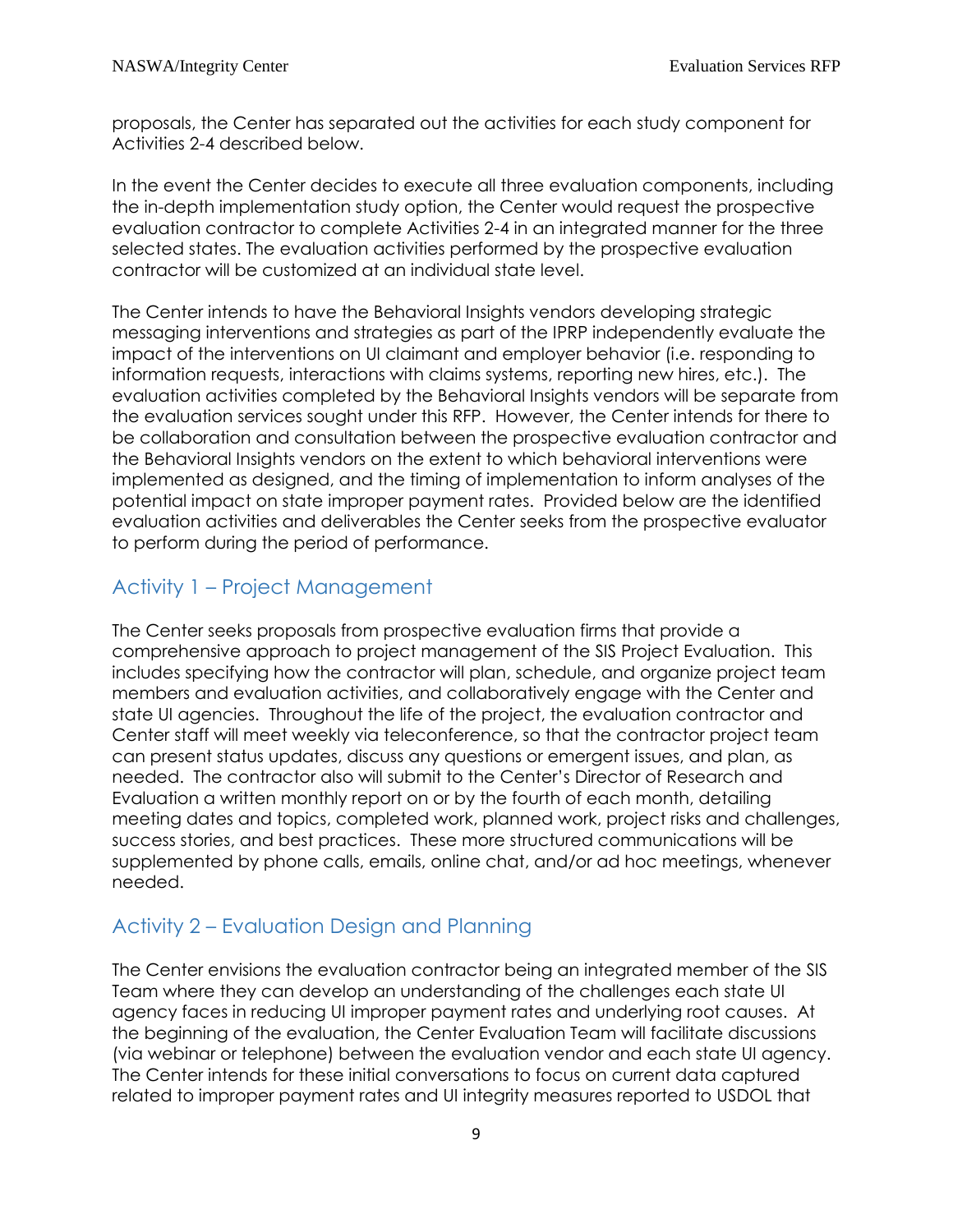can be used for the outcomes study. These discussions also will identify any statespecific data and reports used to manage program integrity that can be used for the outcomes study. The discussions between the evaluation contractor and the state UI agencies will allow the Center and evaluation contractor to determine if there are any gaps in data availability that might require primary data collection activities to complete the evaluation.

The Center will request the prospective evaluation contractor to develop evaluation design reports (EDRs) for each participating state UI agency. The Center envisions that the development of EDRs will begin once the initial draft of the IPRP is completed for each state. The Center intends for the EDRs to be customized to each state UI agencies' goals and strategies outlined in their respective IPRPs. Evaluation Design Reports developed by the evaluation contractor for each state UI agency should include the following items, at a minimum:

- **Improper Payment Reduction Plan Overview and Logic Model:** The EDR developed by the evaluation contractor should provide an overview of the components of the IPRP, along with a logic model detailing the theory of change proposed to impact the state's improper payment rate.
- **Evaluation Purpose and Key and Detailed Research Questions:** The EDR should articulate the specific purpose of the evaluation for each state. The evaluation contractor, in their development of the EDR, also should refine and suggest additional evaluation questions to be answered for each state's specific improper payment context.
- **Evaluation Methodology Type:** The EDR should describe the evaluation methodology, where applicable, providing justification and support for the approach selected and how it will allow the Center to reach its overarching evaluation goals**.**
- **Data Collection Plan:** The data collection plan should cover the primary outcome measures, and any qualitative information collected. Data sources and collection methods should be described for each measure and for each qualitative line of inquiry, including new (primary data collection) or existing administrative sources. The data collection plan should include processes and schedules for collecting the data from each source. This includes detailing when certain BAM and other UI integrity outcomes measures reported to USDOL or maintained by the state would be available to complete the necessary data analyses for the outcomes study evaluation. The evaluation contractor also should identify any necessary steps needed to uphold data security and human subject protection protocols such as Institution Review Board (IRB) approval, and approval for surveys or other data collection needs, if needed.
- **Data Analysis Plan:** The data analysis plan of each state's EDR should be focused on answering the evaluation questions listed in this RFP and identified after consultation with each state. The evaluation contractor, in their data analysis plan of the EDR, should plan to discuss threats to internal and external validity the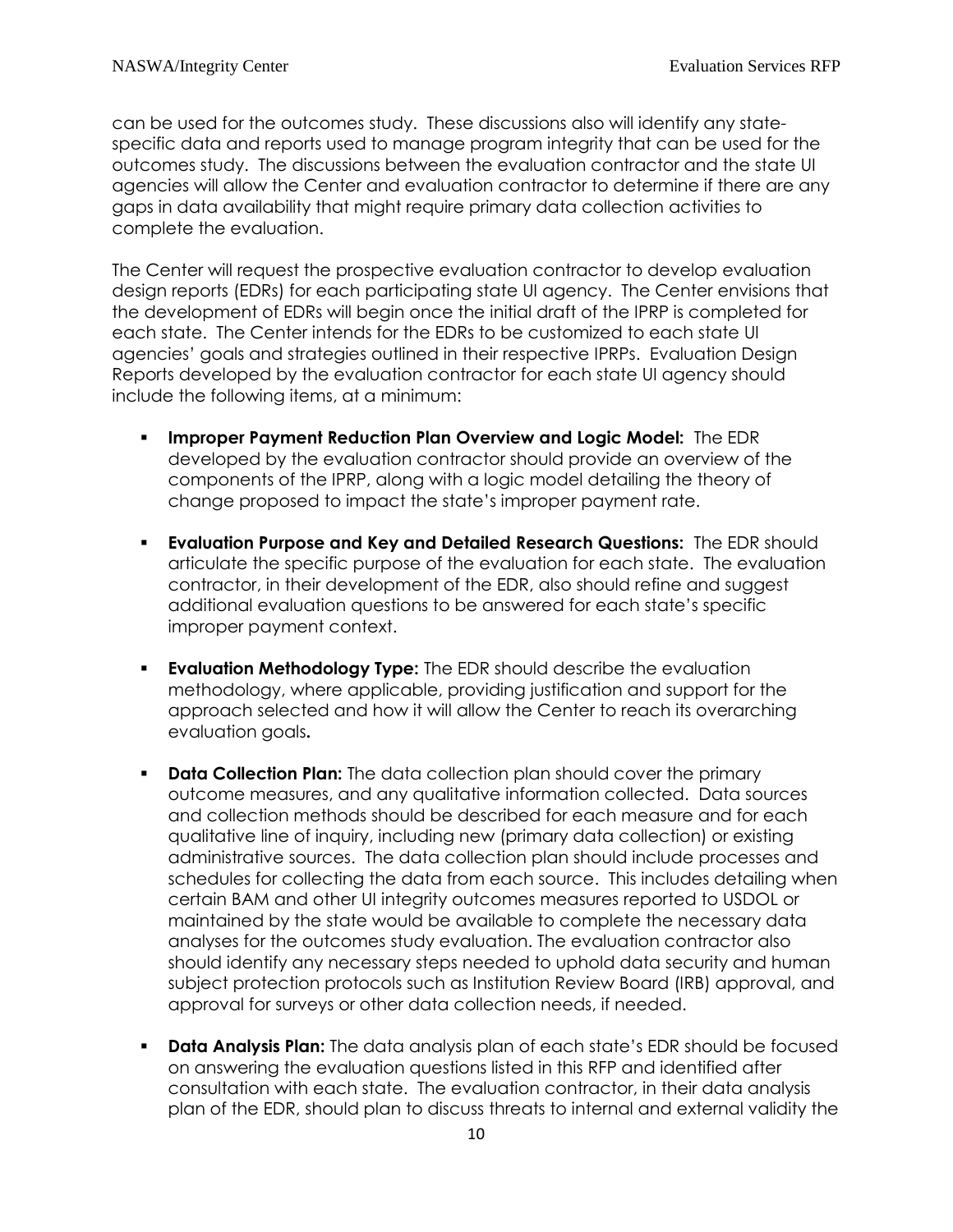l

evaluation may encounter, ways to mitigate these threats, and limitations the design may have in providing information to answer to evaluation questions.

**Reporting:** The EDRs developed by the evaluation contractor should provide a timeline for the completion of each step of the evaluations and detail when reports will be sent to the Center for review and approval.

#### Activity 2.1– Develop Outcomes Study Evaluation Design Reports

The outcomes study EDR for each state participating in the SIS Project should detail an approach that compares the state-level improper payment rates and other UI integrity outcome measures<sup>8</sup> to determine if the implementation of the IPRP resulted in, or contributed to, reduced improper payment rates. The Center is initially considering two design options for the outcomes studies to assess the impact of the SIS Project in each state: 1) pre-post analysis, and 2) a comparative interrupted time series (CITS). However, the Center is interested in proposals from prospective vendors on alternative outcomes analyses that meet the goals of the evaluation and answer the outcomes evaluation questions, if applicable.

The Center also is interested in outcomes evaluation designs that examine the impact of specific strategies of the IPRP (i.e. procedure and skill development, policy analysis, strategic messaging, technology analysis, and organizational and business process analysis) on the state's improper payment rate. The Center wishes to receive proposals from prospective vendors on potential estimation techniques that would allow for an examination of how each component of the IPRP impacted the state's improper payment rate or other key UI integrity outcomes. Considerations on limits to these types of analyses should be included when estimating the impact of specific components of IPRPs on the state improper payment rate. The outcomes study EDRs should detail the process the evaluation contractor would follow to answer the research questions articulated and meet the goals of the outcomes study evaluation in each state.

#### Activity 2.2 – Develop IPRP Status Assessment Evaluation Design Reports

The IPRP status assessment EDR should describe how the prospective evaluation contractor will compile and track the implementation status of recommendations contained in each state's IPRP. The Center envisions a simple data collection process where participating state UI agencies would complete a brief survey (or other data collection method) in specified intervals reporting on its progress in implementing specific recommendations contained in the IPRP. However, the Center is open to other data collection methods that will answer the IPRP status assessment evaluation question and meet the goals of this evaluation component. The IPRP status assessment EDR should describe the methodological approach and timeline prospective vendors would follow to successfully execute the evaluation component in each state.

<sup>8</sup> Other key UI integrity outcome measures include those identified by USDOL's UI PERFORMS Core Measures related to benefits and program integrity, appeals, and tax. [https://oui.doleta.gov/unemploy/pdf/Core\\_Measures.pdf](https://oui.doleta.gov/unemploy/pdf/Core_Measures.pdf)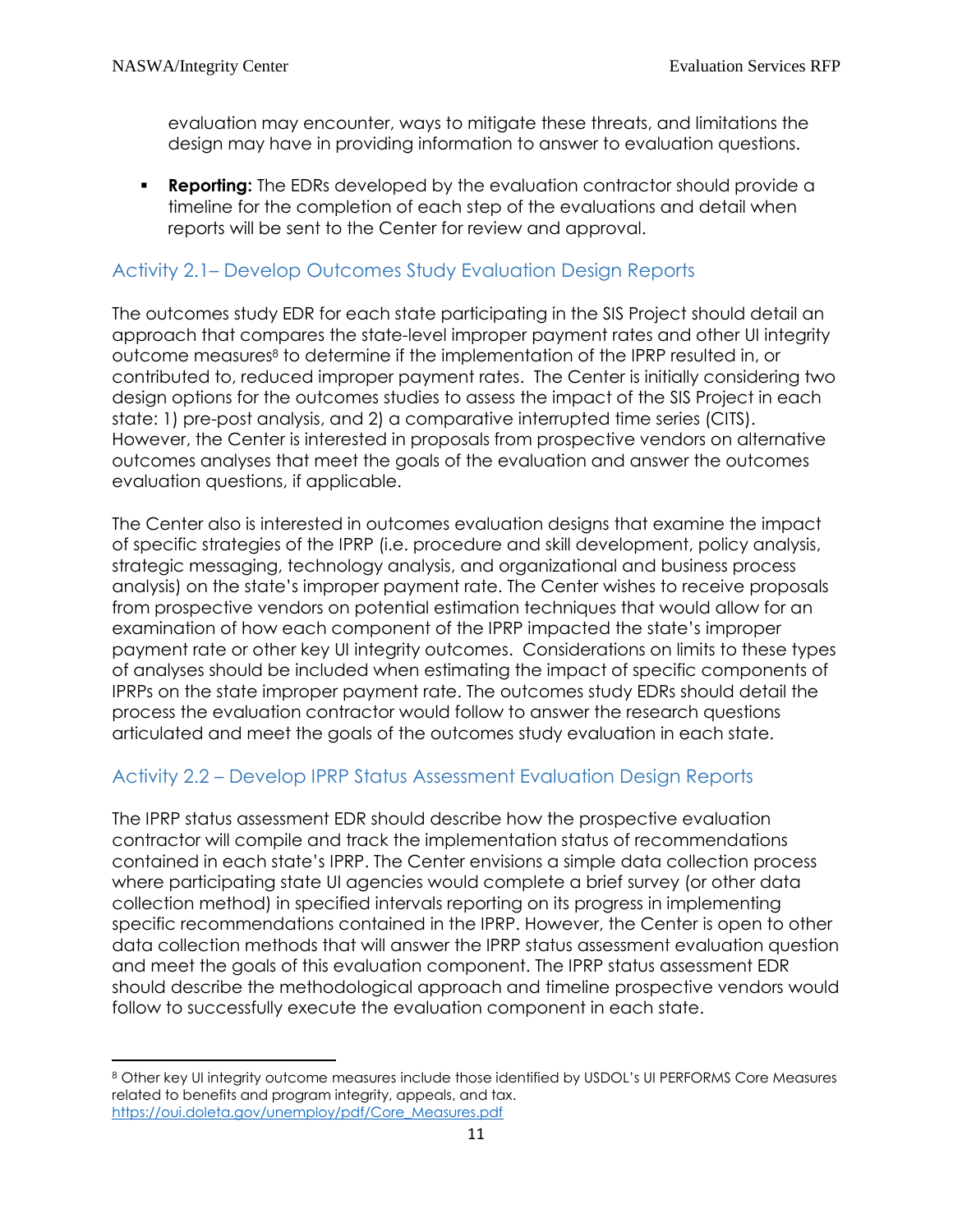#### Activity 2.3 (Option) – Develop In-Depth Implementation Study Evaluation Design Reports

If the Center determines there are sufficient resources to conduct a more in-depth and comprehensive implementation study in three SIS states, based vendor cost projections, the Center will request the selected evaluation contractor to develop an in-depth implementation study evaluation design that answers the evaluation questions listed in Figure 2. The in-depth implementation study component should document the process a selected state went through to implement the improper payment rate reduction strategies defined in state IPRPs. Specifically, the in-depth implementation studies should examine the different components of improper payment reduction strategies detailed in the IPRPs to assess whether the recommendations were implemented with fidelity to their design. The in-depth implementation studies will be a key component to identify and catalog the challenges and lessons learned encountered by selected states in their implementation of IPRPs.

#### Activity 3 – Conduct Evaluation

After the EDRs for each state UI agency have been completed and are approved by the Center and states, the evaluation contractor will be responsible for carrying out and executing their proposed evaluation design. The evaluation contractor should first plan on developing the necessary data collection protocols and instruments for the research questions specified in each state's EDR. The Center is open to a variety of data collection methods (site visits, phone interviews, virtual meetings, web surveys, etc.) deemed necessary to answer the evaluation questions provided in this RFP and refined in state-specific evaluation design reports, in line with the resources the Center intends to provide for the evaluation. The Center also is open to other data collection instruments prospective evaluation contractors may have in mind that can reduce the burden on the state UI agencies. Summarized below are the specific activities requested from prospective evaluation contractors for each evaluation component.

#### Activity 3.1 – Conduct Outcomes Study Evaluation

For the outcomes study component in each state, the evaluation contractor should be prepared and have the capacity to receive the UI performance outcome data that include, but are not limited to, state and national quarterly BAM estimates of improper payment rates, case-level BAM microdata for each state, UI PERFORMS data reported to USDOL, and any state-specific data related to UI program integrity.

It is intended and likely that the state UI agencies engaged in the SIS Project will focus their resources on the development and implementation of their IPRPs. The Center assumes that no other major changes to the UI program (within the state's control) during the evaluation period will occur that are outside the scope of their engagement with the Center and the SIS Project. Therefore, the implementation of each state's IPRP will represent a significant intervention and policy change at a point in time that can allow for a comparison of outcomes before and after. While the Center recognizes this approach may not allow for a clear causal connection of the implementation of the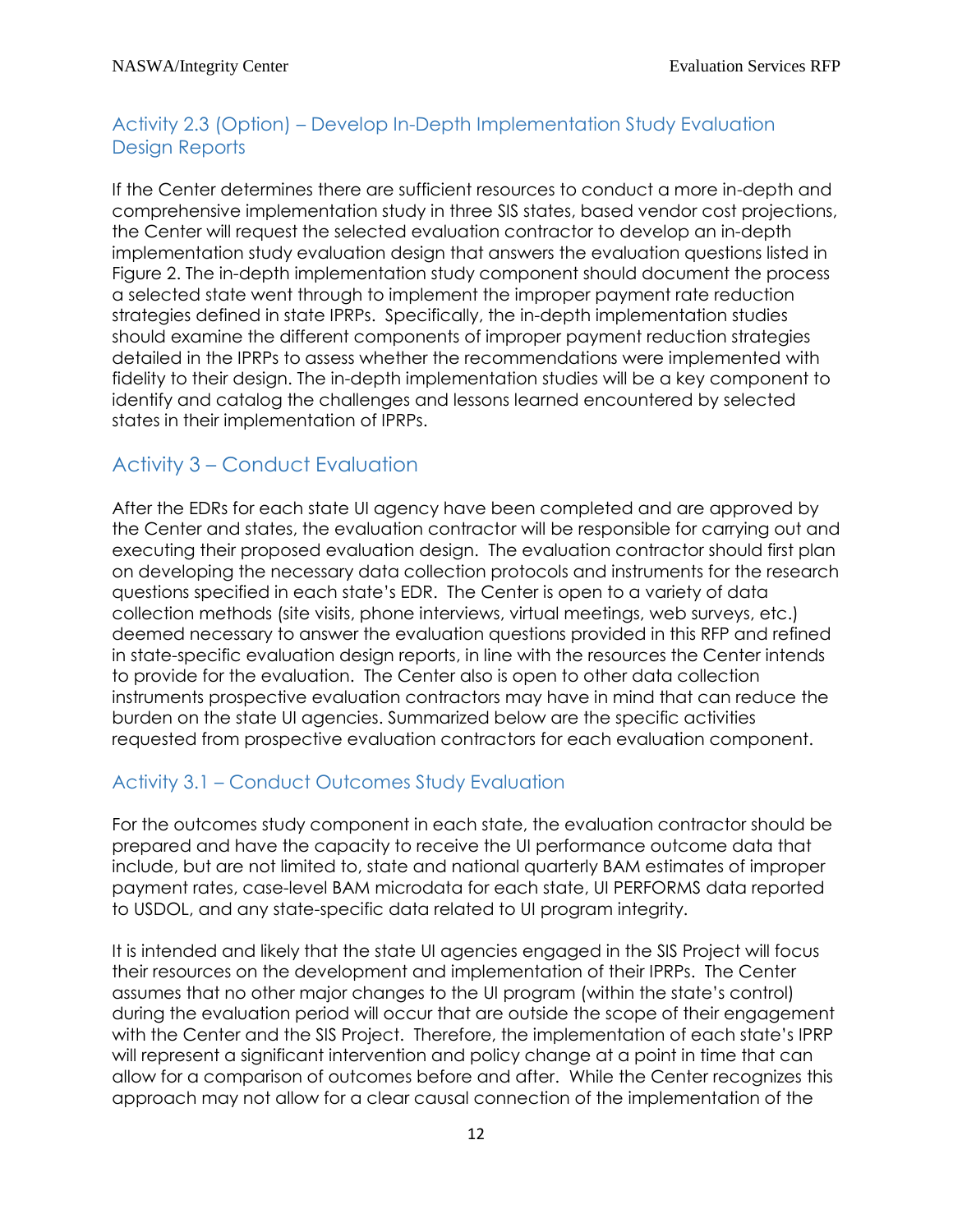IPRPs and any changes in improper payment rates and UI integrity outcomes, there should be some degree of confidence that the initiative contributed in some manner to any observed changes in the outcomes of interest.

Prospective vendors in their proposals also should discuss how they would deal with exogenous factors during the evaluation period, such as an increase in the unemployment rate, staffing levels, and other variables that might affect the ability to determine the overall impact of state IPRPs and its specific strategy components on a state's improper payment rate or other key UI integrity outcomes. The Center wishes to receive proposals from prospective vendors on estimation techniques on how each component of the IPRP impacted the state's improper payment rate or other key UI integrity outcomes.

The Center envisions a rapid-cycle approach to the outcomes study evaluation, where the evaluation contractor will conduct ongoing outcomes analyses before and after the implementation of IPRPs in each state. The rapid-cycle methodology could detect significant changes in the trajectories of state improper payment rates and other UI integrity outcomes after the IPRPs have been implemented. This rapid-cycle and ongoing outcomes assessment during the evaluation period is intended to meet the information needs of Center stakeholders on the progress each state is making towards reducing their improper payment rates and improving other key UI integrity outcomes. To develop the rapid-cycle outcomes study component, the prospective evaluation contractor will work with each state UI agency to set up data collection processes that will allow for ongoing assessment of outcomes before and after the implementation of IPRPs. The Center encourages proposals from prospective vendors on alternative outcomes evaluation designs beyond the two described in this RFP that could meet the goals of the evaluation and answer the outcomes evaluation questions more effectively, if appropriate.

#### Activity 3.2 – Conduct IPRP Status Assessment Evaluation

For the IPRP status assessment evaluation, the prospective evaluation contractor should develop a data collection approach to assess the extent to which each state UI agency implemented the different components of the IPRP. Additionally, the data collection approach should capture information as to when specific components of the IPRP were implemented to inform the outcomes analyses in each state. Information on challenges and lessons learned could also be considered as part of the data collection strategy for the IPRP status assessment.

The Center envisions that states would provide information to the evaluation contractor on the status of the IPRP on a monthly or quarterly basis. As stated above, the Center envisions a simple data collection process where participating state UI agencies would complete a brief survey (or some other data collection method) reporting on its progress in implementing specific recommendations contained in the IPRP. A key consideration the Center will take into account when considering vendor proposals is the balance between the reporting burden on states and the necessary information needed to successfully capture where states are in implementing their IPRP.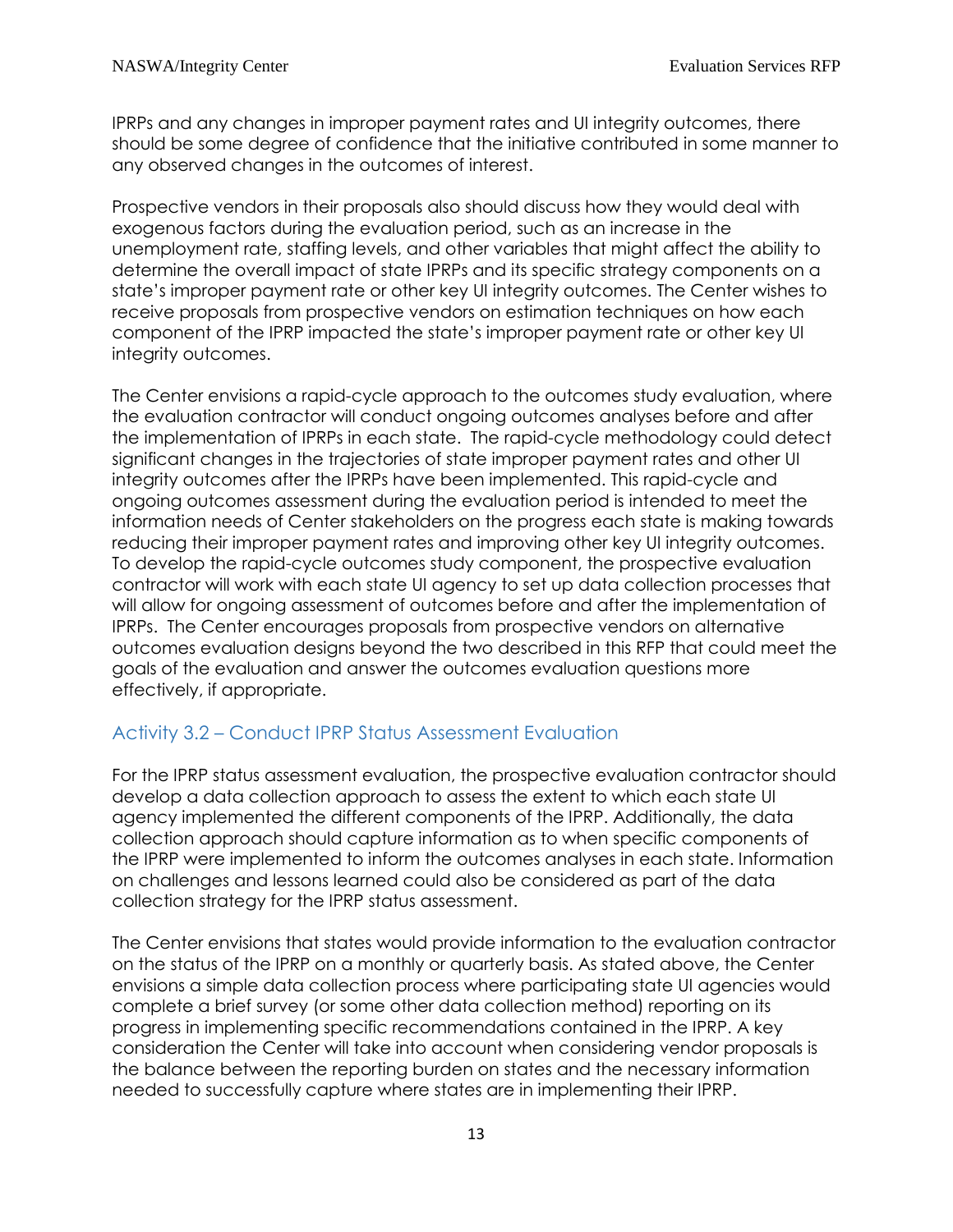#### Activity 3.3 (Option) – Conduct In-depth Implementation Study Evaluation

The in-depth implementation study that would be completed in three SIS Project states would occur during and after the implementation of each state's IPRP. The Center is open to a variety of data collection and analysis methods that will allow the evaluation contractor to answer the evaluation questions listed in Figure 2 and additional questions articulated in each state's EDR. The Center will request the prospective evaluation contractor to conduct site visits and/or virtual interviews with state UI staff on the process and experience they had in implementing the IPRP, in addition to the IPRP status assessment described in Activity 3.2. The Center intends for there to be only one round of site visits to the three states. However, the Center is open to evaluation vendor proposals that propose additional site visits or other types of interviews if it will allow for successful execution of the in-depth implementation study in each state aligned to the Center's goals. The findings from the in-depth implementation study component conducted in three states will be a key component to cataloging and describing the various integrity strategies implemented so non-participating SIS states may learn from the experiences of those states participating.

### Activity 4 – Evaluation Reporting

Given the short timeframe to develop and implement the IPRPs, the Center seeks ongoing reporting and communication of evaluation findings throughout the period of performance. The ongoing reporting and communication of evaluation findings is intended to meet the information needs of the Center, its stakeholders, and states on the progress SIS states make in implementing their IPRP, reducing their improper payment rate and other UI integrity outcomes, and overall project performance. The Center will request the evaluation contractor to prepare a monthly progress report on the evaluation activities completed, deliverables produced, upcoming activities, and any challenges facing the evaluation across all states, as described in Activity 1.

#### Activities 4.1 and 4.2 - Outcomes Study and IPRP Status Assessment Evaluation **Reporting**

The Center will request the evaluation contractor to develop two primary reports detailed below for the outcomes study and IPRP status assessment evaluation components by state after the IPRPs and EDRs have been finalized:

▪ **Quarterly Plan Implementation and Outcomes Progress Reports and Dashboard**: The quarterly status reports should provide a summary of the implementation status of recommendations contained in each state's IPRP and an analysis of each state's improper payment rate and other UI integrity outcomes identified in their EDR. The Center is interested in proposals from prospective contractors on the development of user-friendly dashboards that allow the SIS Team to examine the extent of implementation of IPRPs and UI integrity outcomes by state. This will allow the Center to inform and possibly revise the suggested strategies to better assist states in reducing their improper payment rates.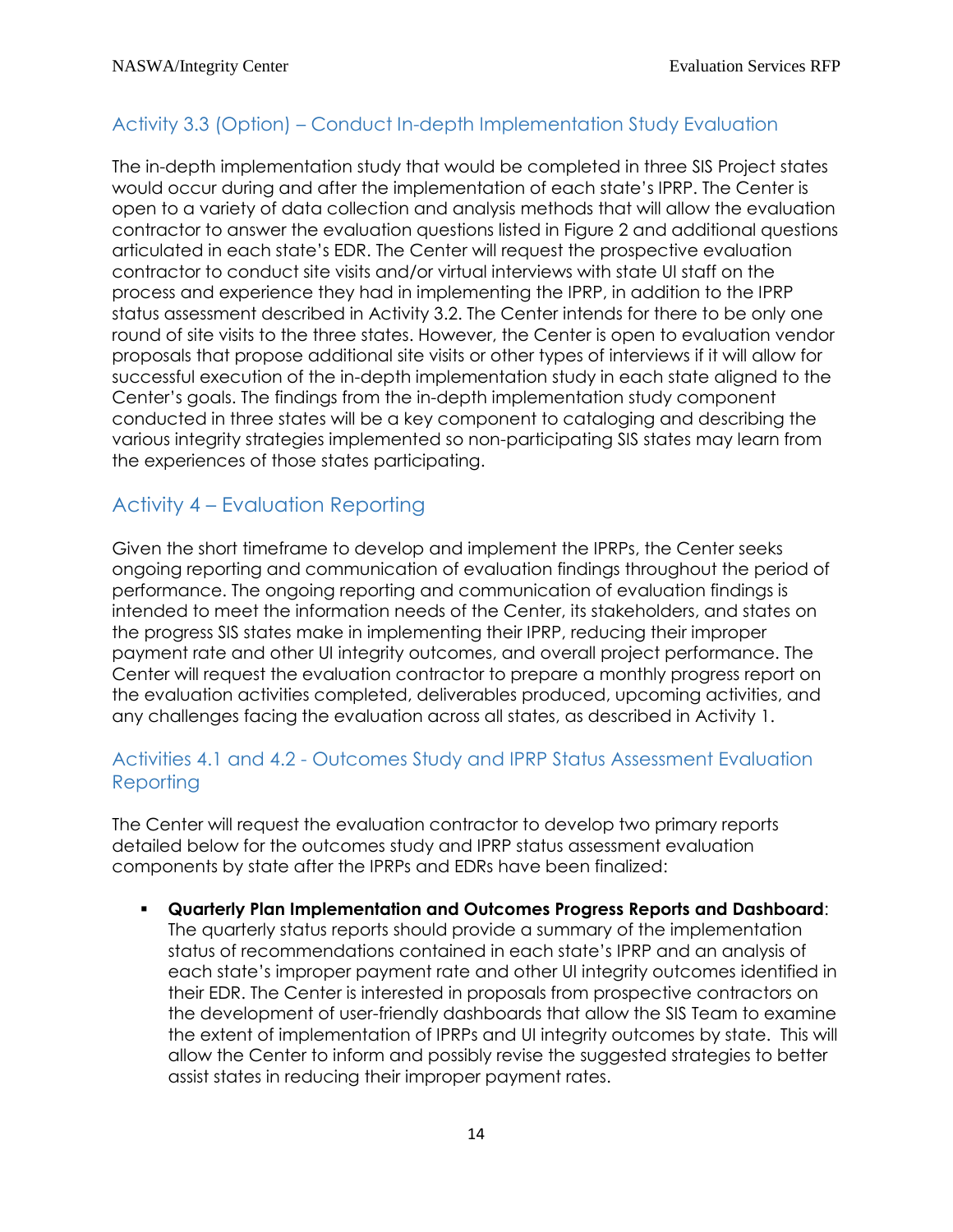**• Final Evaluation Reports:** The Center will request the evaluation contractor to develop final evaluation reports answering the evaluation questions listed in the RFP and additional questions identified in each state's EDR. The final evaluation reports should document the extent to which states implemented their IPRPs, and whether the implementation of the plans contributed to, or were responsible for, changes in a state's improper payment rate or other key UI integrity outcomes. It is intended that the final evaluation reports will be completed by December 2021, providing summative judgment on the effectiveness of the SIS Project in each state. In the event state UI agencies are delayed in their implementation of their IPRPs or more time is needed to analyze state implementation and outcomes data to answer the evaluation questions stated in this RFP and state EDRs, the Center may choose to extend the period of performance for the selected evaluation vendor beyond December 2021.

### Activity 4.3 (Option) – In-depth Implementation Study Evaluation Reporting

If the Center decides to execute the in-depth implementation study in three states, it would request that the findings from the study be incorporated and detailed in the final evaluation report described under Activities 4.1 and 4.2 above. The Center does not anticipate any additional reporting requirements for the in-depth implementation study beyond the final evaluation reports.

### Activity 5 – Quality Control

The Center seeks an evaluation contractor who will perform continuous quality control activities to ensure success in managing and implementing the SIS Project Evaluation. The Center expects the evaluation contractor to adhere to the highest professional standards in the interactions with states, execution of the data collection and analysis plans, and reporting of project deliverables.

### <span id="page-16-0"></span>Evaluation Schedule

The SIS Project Evaluation in selected states is scheduled to take place over the 33 months, from March 2019 through December 2021. The timeline for the evaluation will coincide with the development and implementation of each state's IPRP, starting in March 2019 through plan implementation (June 2020). The timeline for the evaluation should be regarded as urgent. Prospective evaluation contractors should be aware that the Center intends to condense some task timeframes, if it is possible to do so without impacting evaluation quality. However, the proposed evaluation schedule in Figure 3 should be regarded as preliminary and subject to change; it may be extended, based on overall project and state needs. Summarized below is the proposed schedule for evaluation activities the Center intends to follow.

#### **Figure 3: Proposed State Intensive Services Evaluation Schedule**

| <b>Evaluation Activities</b>                   | <b>Timeline (Calendar Quarter)</b> |
|------------------------------------------------|------------------------------------|
| Execute Contract with Evaluation Vendor        | 2019-Q1                            |
| Develop and Finalize Evaluation Design Reports | 2019-Q2 to 2020-Q1                 |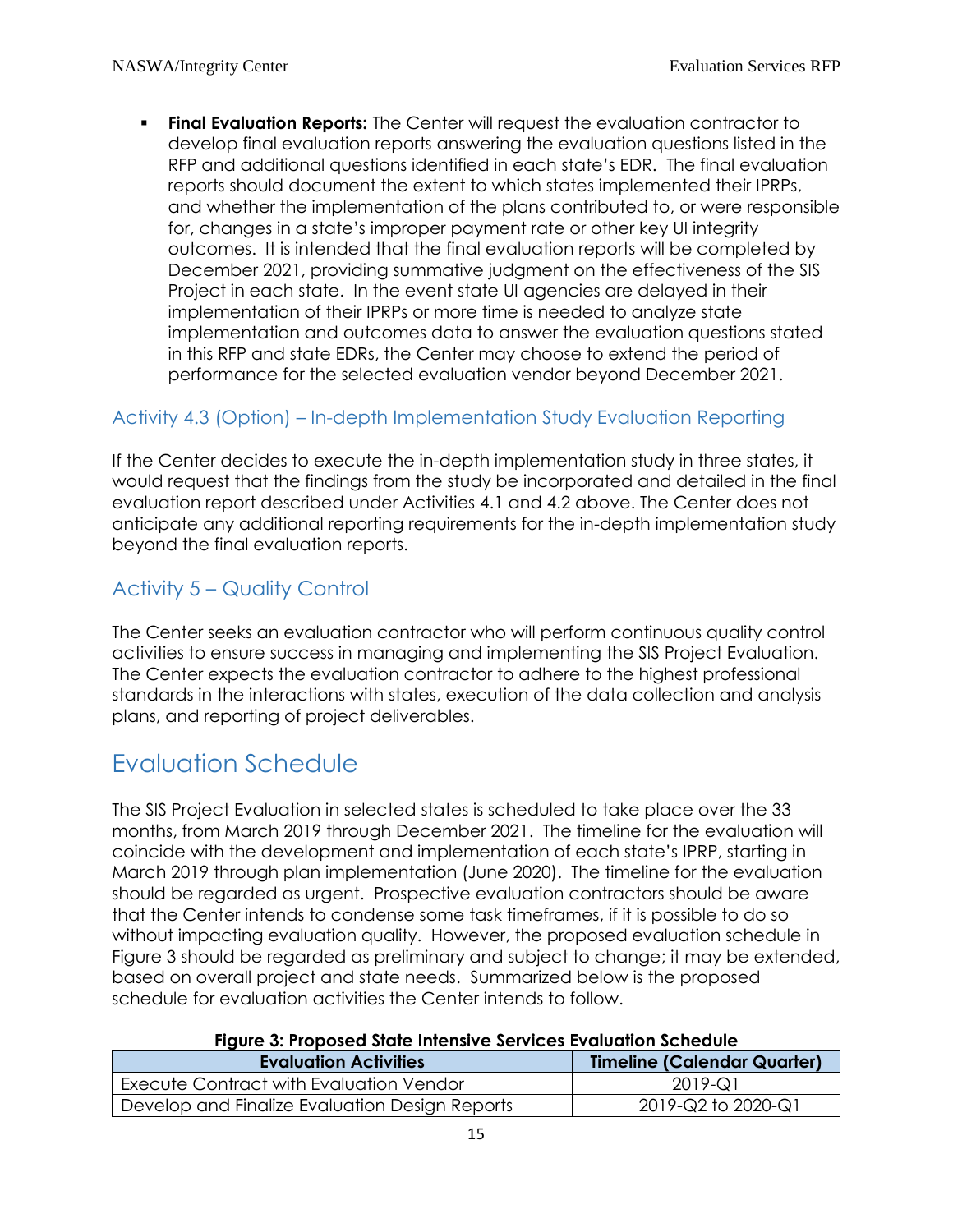| <b>Evaluation Activities</b>                  | <b>Timeline (Calendar Quarter)</b> |
|-----------------------------------------------|------------------------------------|
| <b>Conduct Evaluation Activities</b>          | 2019-Q4 to 2021-Q2                 |
| Complete Monthly Project Management Reports   | 2019-Q2 to 2021-Q4                 |
| Complete Quarterly Plan Reports and Dashboard | 2019-Q4 to 2021-Q4                 |
| <b>Complete Final Evaluation Reports</b>      | 2021-Q3 to 2021-Q4                 |

### <span id="page-17-0"></span>State Intensive Services Evaluator Qualifications

The Center seeks proposals from qualified evaluation firms with experience implementing evaluations of complex and multi-site projects, as is envisioned with the SIS Project. Specifically, the Center seeks proposals from vendors with experience executing evaluation studies with similar stakeholder groups as those identified in the RFP. The Center seeks evaluation vendors who also have the capacity and resources to negotiate necessary data sharing agreements, data collection, data analysis, and report writing.

The Center also will strongly consider proposals from evaluation vendors with previous experience working with state agencies, that performed research on UI and other public assistance programs, and who are familiar with performance and program integrity reporting systems for the UI and other public assistance programs. The Center is interested in receiving innovative proposals that describe the organization of the project team to conduct the evaluations of each state's IPRP. Proposed evaluation staff should include a mix of seniority levels (detailed in Figure 4) of senior-level, midlevel, and junior-level staff with proficiency in the evaluation skills needed to complete the scope of work describe in this RFP.

| <b>Evaluation Project Role</b>                           | <b>Years of Experience</b>             | <b>Education-Level</b> |  |
|----------------------------------------------------------|----------------------------------------|------------------------|--|
| <b>Project Director</b>                                  | 8-10 years of evaluation<br>experience | Master's or above      |  |
| Principal Investigator(s)                                | 10+ years of evaluation<br>experience  | Master's or above      |  |
| Senior Analyst(s)                                        | 5-7 years of evaluation<br>experience  | Bachelor's or above    |  |
| Analyst(s)                                               | 2-4 years of evaluation<br>experience  |                        |  |
| 5-7 years of evaluation<br>Quality Control<br>experience |                                        | Bachelor's or above    |  |

#### **Figure 4: Evaluator Qualifications and Roles**

### <span id="page-17-1"></span>Place of Performance

Work for this project will be done primarily at the evaluation contractor's facilities and in the selected states, as appropriate. With the exception of proposed evaluation site visits (if applicable), other meetings will be managed through conference calls and webinars.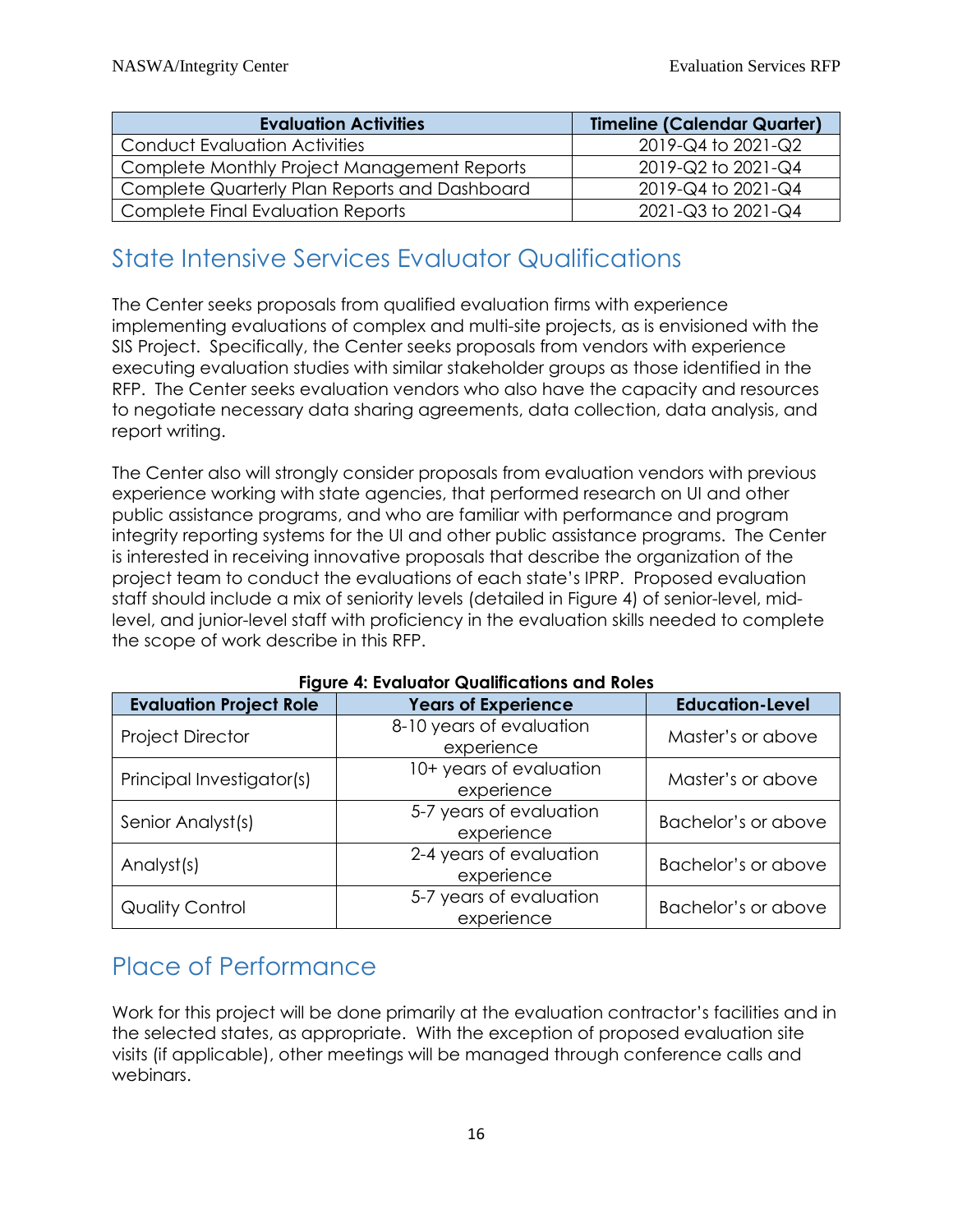### <span id="page-18-0"></span>**Travel**

The Center will directly reimburse the selected evaluation contractor for all approved travel costs incurred and deemed necessary to successfully complete all evaluation activities. This includes travel for items such as in-person meetings with Center and state UI agency staff.<sup>9</sup> Anticipated in-person meetings may include: a project kick-off meeting, and evaluation site visits (if applicable). Some meetings may be held at the NASWA office in Washington, D.C., but the majority of travel will be to the selected state UI agencies.

### **Publications**

The Center understands that contractors may have interest in publishing reports and other specific information on their evaluation work related to the SIS Project Evaluation. The Center is open to the possibility of such publications to the extent practicable and with written permission from the affected state UI agencies and approval by the Center.

# <span id="page-18-1"></span>Project Requirements and Budget

Prospective evaluation contractors shall provide qualified resources with demonstrated expertise in program evaluation to execute the evaluation of state UI agency's IPRPs. The selected contractor must have experience with implementing program evaluations for complex government programs similar to the SIS Project. The assigned contractor's staff resources must be personable, professional, collaborative, and diplomatic in demeanor, as a large percentage of the contractor's work will involve interacting with NASWA's members (state UI agencies). Contractor staff may be exposed to sensitive or confidential UI data and may be required to sign non-disclosure agreements with the state UI agencies. The contractor's design and execution of the SIS Project Evaluation shall include Activities 1-5 described above.

The final project deliverables, deliverables acceptance criteria, and payment schedule will be included in the contract during the contract development process with the selected vendor. In order to effectively implement the evaluation described in this RFP, the Center has allocated up to \$750,000 to perform all the services requested over the evaluation period. This includes the in-depth implementation study evaluation component option described above in Activities 2.3, 3.3, and 4.3. The Center intends for the contract to be a firm-fixed price agreement.

 $\overline{\phantom{a}}$ <sup>9</sup> Prospective evaluation contractors should not include the cost of any staff travel to successfully complete the scope of work in their cost proposals as it will be directly reimbursed if approved by the Center. The Center will reimburse prospective evaluation contractors in accordance with General Services Administration rates and regulations.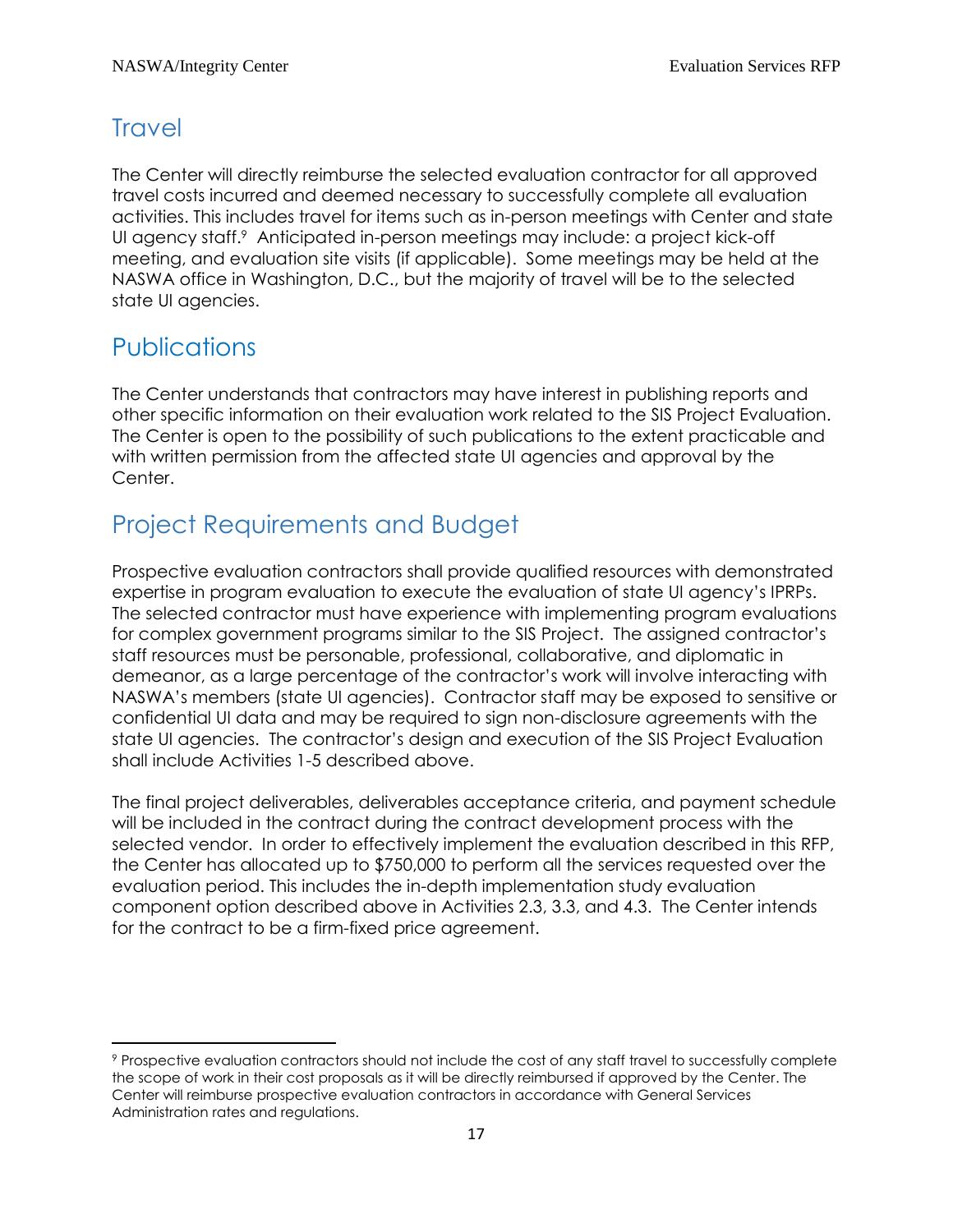# <span id="page-19-0"></span>Basis for Award of Contract

The Center will evaluate all proposals using the following criteria and issue an award to the contractor(s) that represent(s) the best value and best fit for the Center. While the Center anticipates extending the award to a single contractor for evaluation services for the SIS Project, the Center reserves the right to award multiple vendors for parts of the project.

| <b>Criteria</b>                     | Weight               |  |
|-------------------------------------|----------------------|--|
| Corporate Experience/Expertise      | 25 points            |  |
| <b>Technical Approach</b>           | 35 points            |  |
| Key Personnel                       | 20 points            |  |
| Pricing                             | 20 points            |  |
| Minority and Women-Owned Businesses | Up to 5 bonus points |  |

**Figure 5: Evaluation Services Scoring Criteria**

### <span id="page-19-1"></span>Proposal Structure

The following table details the required response outline and specifies the content of the response sections.

|                                 |                                    | Regonea Response Obilité                                                                                                                                                                                                                                                                                                                                                                                                                                                                                                                                                                                                                                                                       |
|---------------------------------|------------------------------------|------------------------------------------------------------------------------------------------------------------------------------------------------------------------------------------------------------------------------------------------------------------------------------------------------------------------------------------------------------------------------------------------------------------------------------------------------------------------------------------------------------------------------------------------------------------------------------------------------------------------------------------------------------------------------------------------|
| <b>Section</b><br><b>Number</b> | <b>Section Title</b>               | <b>Section Content</b>                                                                                                                                                                                                                                                                                                                                                                                                                                                                                                                                                                                                                                                                         |
|                                 | Executive Summary<br>(Max 3 pages) | Summarize your proposal.                                                                                                                                                                                                                                                                                                                                                                                                                                                                                                                                                                                                                                                                       |
| $\overline{2}$                  | Project Proposal<br>(Max 30 pages) | Describe your company's/organization's<br>proposed approach and project<br>management process, including the following:<br>1) Company Overview<br>Provide a brief description of your<br>company or organization; services<br>provided; business size (in terms of revenue<br>and number of employees and current<br>clients/customers); and length of time in<br>business conducting program evaluation<br>projects. Please indicate the extent of your<br>organization's experience in program<br>evaluation in the public sector and<br>highlight any prior experience with projects<br>with any state or federal UI program, or<br>program integrity in other public benefits<br>programs. |

#### **Figure 6: State Intensive Services Evaluation Services Proposal Outline and Requirements Required Response Outline**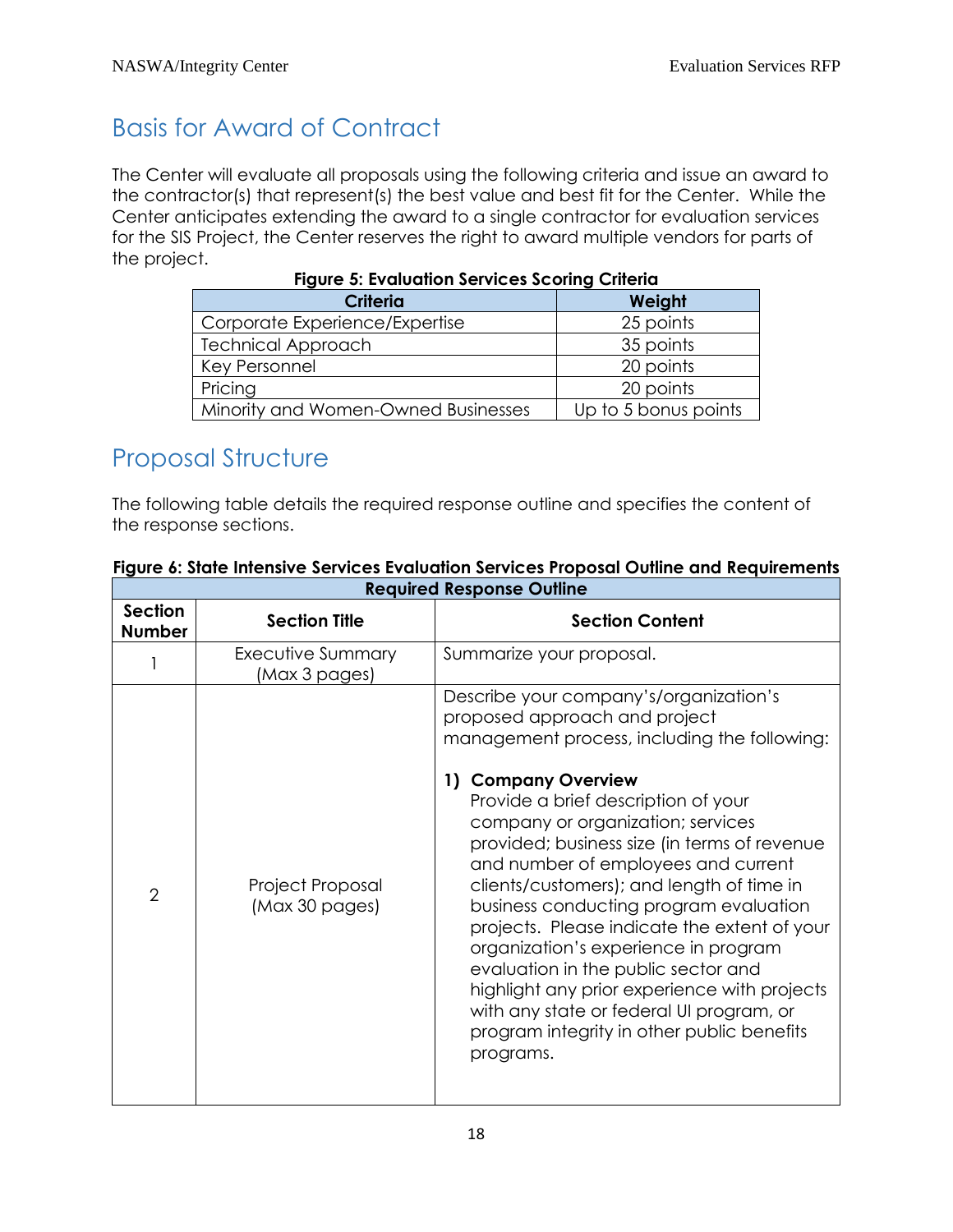| 2) Project Management Approach<br>Please provide information on your project                                                                                                                                                                                                                                                                                                                                                                                                                                                                                                                                                                                                                                                                                         |
|----------------------------------------------------------------------------------------------------------------------------------------------------------------------------------------------------------------------------------------------------------------------------------------------------------------------------------------------------------------------------------------------------------------------------------------------------------------------------------------------------------------------------------------------------------------------------------------------------------------------------------------------------------------------------------------------------------------------------------------------------------------------|
| management approach by addressing the<br>points listed below.                                                                                                                                                                                                                                                                                                                                                                                                                                                                                                                                                                                                                                                                                                        |
| a) Please describe your organization's<br>approach to the overall management<br>of the evaluation of the SIS Project to<br>meet the stated evaluation goals.                                                                                                                                                                                                                                                                                                                                                                                                                                                                                                                                                                                                         |
| b) Please describe your organization's<br>approach to the development of EDRs<br>for each state UI agency. Include<br>information on how your organization<br>will leverage economies of scale in the<br>development of EDRs across states,<br>while also customizing to each state's<br>improper payment reduction strategy.<br>Describe the initial methodological<br>framework and evaluation design your<br>organization would use to answer the<br>evaluation questions. Identify any<br>additional evaluation questions your<br>organization thinks could be relevant to<br>meeting the goals of the evaluation.<br>Describe how your organization would<br>generally design the evaluation as<br>described in the RFP to meet the goals<br>of the evaluation. |
| For the outcomes study, describe how<br>your organization would design the pre-<br>post, CITS, or other appropriate<br>outcomes evaluation designs (as<br>identified by prospective contractors) in<br>each state. Include a discussion on<br>how the outcomes evaluation design<br>could estimate the impact of each<br>component of a state's IPRP on the<br>state's improper payment rate or other<br>Ul integrity outcomes, if feasible.<br>Identify any considerations and<br>limitations of these approaches to<br>meeting the goals of the evaluation.                                                                                                                                                                                                        |
| For the IPRP status assessment<br>evaluation component detailed in the                                                                                                                                                                                                                                                                                                                                                                                                                                                                                                                                                                                                                                                                                               |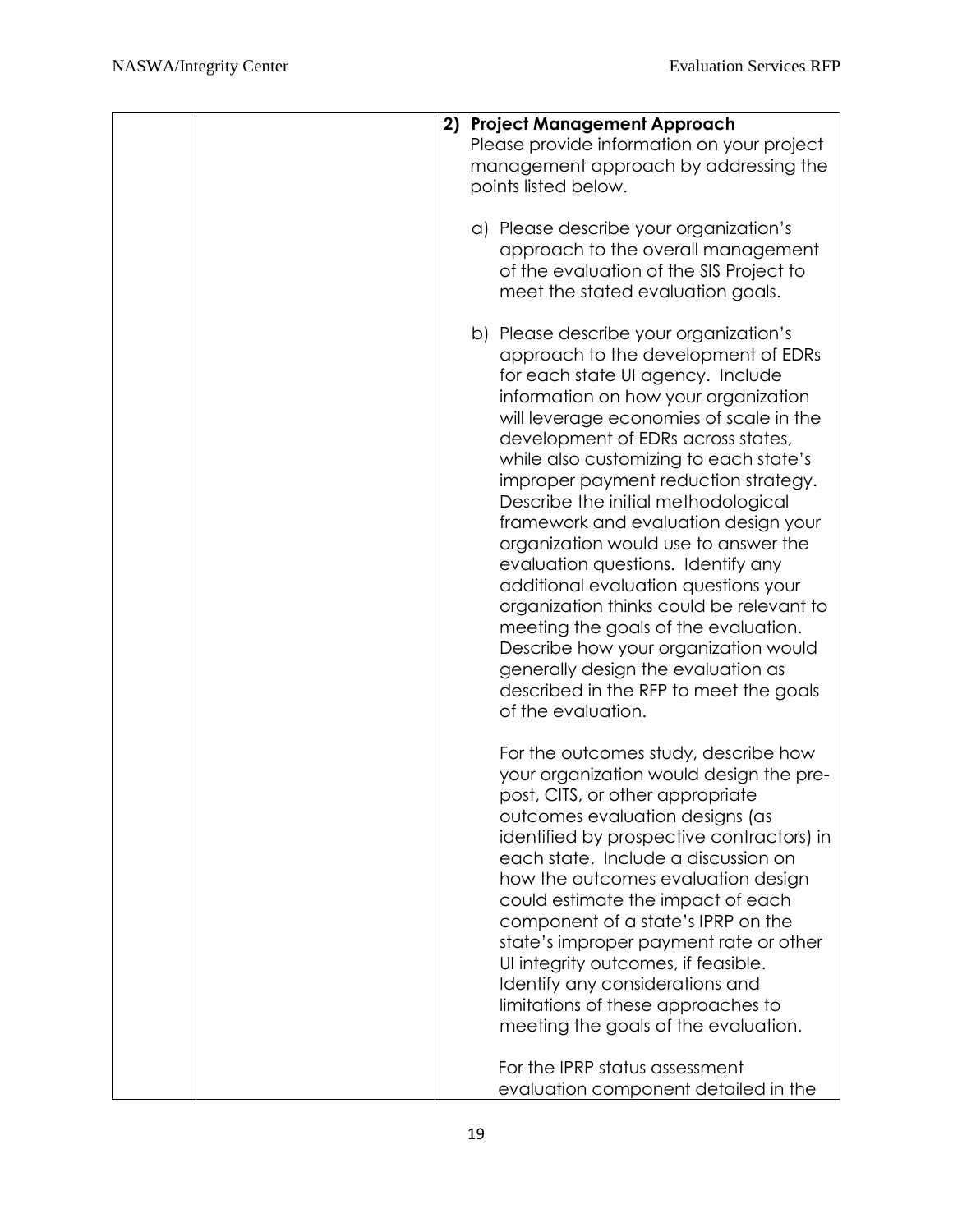| body of the RFP for all states, describe<br>your design to compile and track the<br>implementation status of<br>recommendations contained in each<br>state's IPRP.                                                                                                                                                                                                                                                                                                                                                                                                                         |
|--------------------------------------------------------------------------------------------------------------------------------------------------------------------------------------------------------------------------------------------------------------------------------------------------------------------------------------------------------------------------------------------------------------------------------------------------------------------------------------------------------------------------------------------------------------------------------------------|
| For the in-depth implementation study<br>component described in the RFP,<br>please describe your organization's<br>approach and design to answer the<br>stated research questions in Figure 2 in<br>three states. Additionally, please<br>discuss the feasibility and any<br>challenges of conducting in-depth<br>implementation studies given the stated<br>project resources.                                                                                                                                                                                                            |
| c) Please describe your organization's<br>approach to the execution of the<br>evaluations after the EDRs are finalized.<br>Include information on the process your<br>organization would follow to develop<br>data and information collection<br>instruments, conduct data and<br>information collection, and analyze the<br>data collected for each evaluation<br>component. Include a description of<br>how your organization would assess the<br>extent to which all states implemented<br>their IPRPs.                                                                                 |
| Include a description of the<br>methodology your organization would<br>follow to identify changes and/or<br>impacts in state improper payment<br>rates or other key UI integrity outcomes<br>before and after implementation of<br>IPRPs. Include a description of how your<br>organization would deal with<br>exogenous factors during the<br>evaluation period, such as an increase<br>in the unemployment rate, staffing<br>levels, and other variables that might<br>affect the ability to determine the<br>overall impact of state IPRPs and its<br>specific strategy components on a |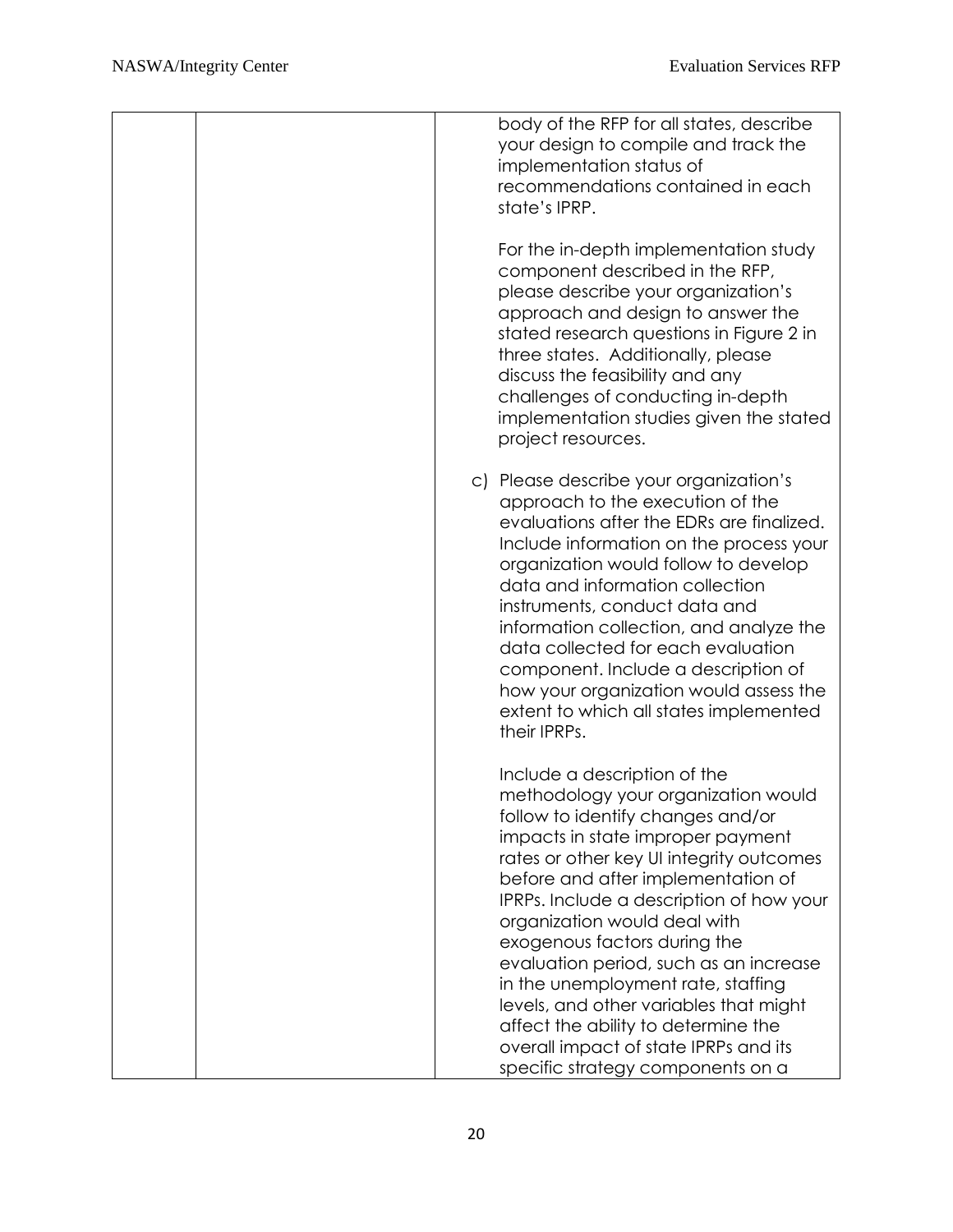|  |    | state's improper payment rate or other<br>key UI integrity outcomes.                                                                                                                                                                                                                                                                                                                                                                                                                                                                                                                              |
|--|----|---------------------------------------------------------------------------------------------------------------------------------------------------------------------------------------------------------------------------------------------------------------------------------------------------------------------------------------------------------------------------------------------------------------------------------------------------------------------------------------------------------------------------------------------------------------------------------------------------|
|  |    | Include a description of the<br>methodology your organization would<br>use to document the steps states<br>followed to implement their IPRP, and<br>internal and external factors that<br>impacted implementation.                                                                                                                                                                                                                                                                                                                                                                                |
|  |    | Identify any areas where it may be<br>necessary to develop primary data<br>collection instruments, if there are not<br>already existing data sources needed<br>to answer the evaluation questions.                                                                                                                                                                                                                                                                                                                                                                                                |
|  |    | d) Please describe your organization's<br>approach to completing the reporting<br>requirements related to the evaluation<br>for each study component, including<br>the monthly project management<br>reports. Include information on how<br>your organization will provide ongoing<br>reporting and communication of<br>evaluation findings throughout the<br>period of performance via user-friendly<br>dashboards or reports. Describe your<br>organization's approach to producing<br>summative final evaluation reports on<br>evaluation findings at the end of the<br>period of performance. |
|  |    | e) Please describe how your organization<br>will perform continuous quality control<br>activities to ensure success in managing<br>and implementing the SIS Project<br>Evaluation.                                                                                                                                                                                                                                                                                                                                                                                                                |
|  | f) | Please provide a detailed timeline,<br>summarizing planned evaluation<br>activities consistent with overall SIS<br>Project and evaluation timeline<br>provided in Figures 1 and 3.                                                                                                                                                                                                                                                                                                                                                                                                                |
|  |    | g) Explain how your organization would<br>manage its role with respect to the                                                                                                                                                                                                                                                                                                                                                                                                                                                                                                                     |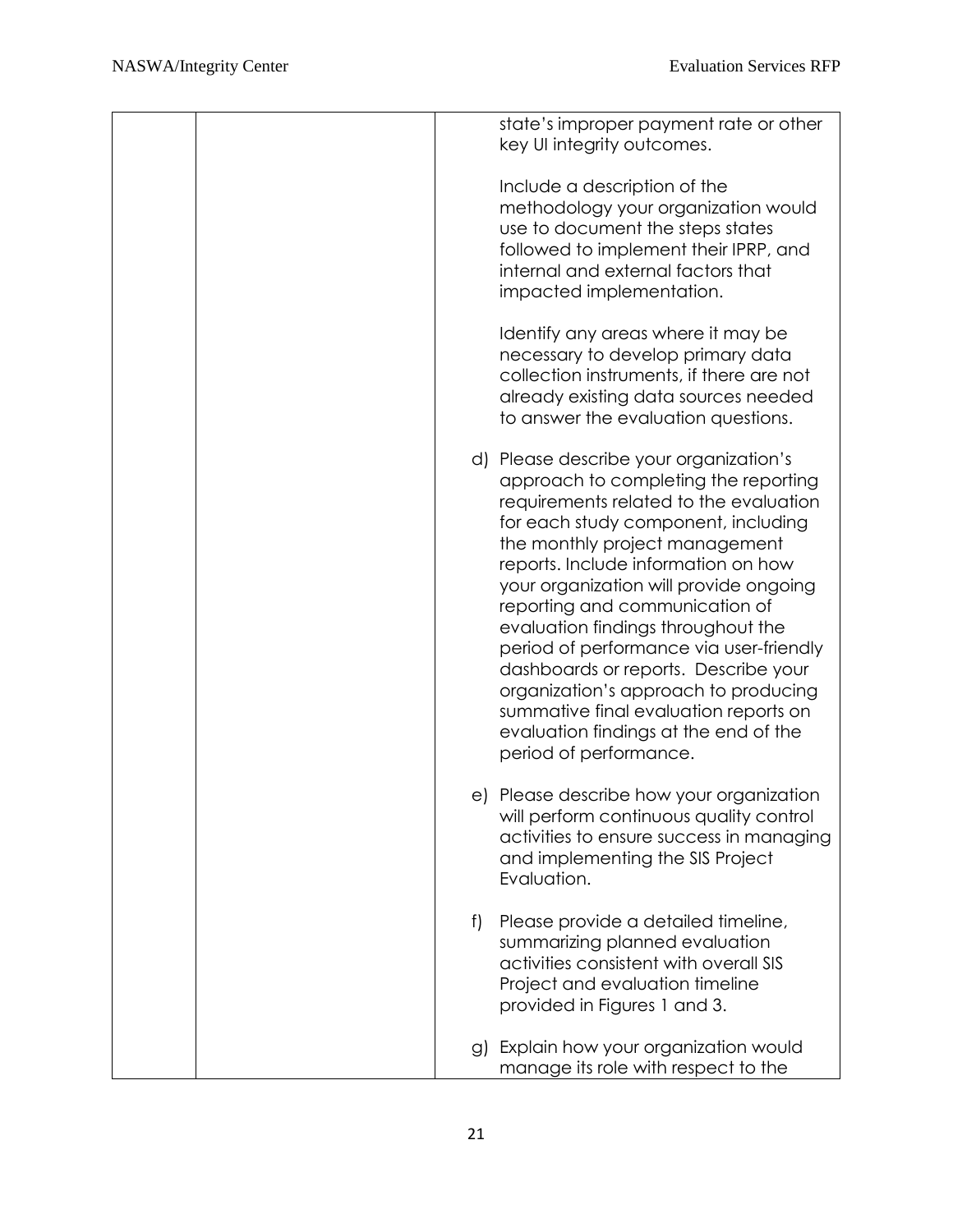|  |    | Center, including communications with<br>the Center and project responsibilities.                                                                                                                                                                                                                                                                                                                                               |
|--|----|---------------------------------------------------------------------------------------------------------------------------------------------------------------------------------------------------------------------------------------------------------------------------------------------------------------------------------------------------------------------------------------------------------------------------------|
|  |    | h) Explain how your organization would<br>manage the approach to interacting<br>with the state UI agencies or<br>stakeholders.                                                                                                                                                                                                                                                                                                  |
|  | i) | Please describe how you would ensure<br>the availability of key staff proposed<br>throughout the life of the project.                                                                                                                                                                                                                                                                                                           |
|  | j) | Please describe any sub-contractors for<br>this project your organization plans to<br>work with. Provide details on their<br>expertise, as well as your past<br>experience with them.                                                                                                                                                                                                                                           |
|  |    | 3) Experience and Approach to Managing<br><b>Sensitive Information</b>                                                                                                                                                                                                                                                                                                                                                          |
|  |    | Through the SIS Project Evaluation, the<br>selected contractor may be exposed to, at<br>a minimum, sensitive and possibly<br>confidential UI program information.<br>Depending on the exposures and<br>strategies proposed in the IPRPs, the<br>evaluation may require the contractor to<br>sign non-disclosure agreements (NDAs),<br>along with Memoranda of Understanding<br>(MOUs) and/or information-sharing<br>agreements. |
|  |    | a) Please describe any experience your<br>organization has in managing sensitive<br>or confidential information for prior<br>evaluation projects.                                                                                                                                                                                                                                                                               |
|  |    | b) Please explain the process your<br>organization has used or would use to<br>manage sensitive or confidential<br>information, including your proposed<br>process to allow you to access and<br>share data in a secure environment to<br>perform the necessary statistical analysis<br>for the evaluations.                                                                                                                    |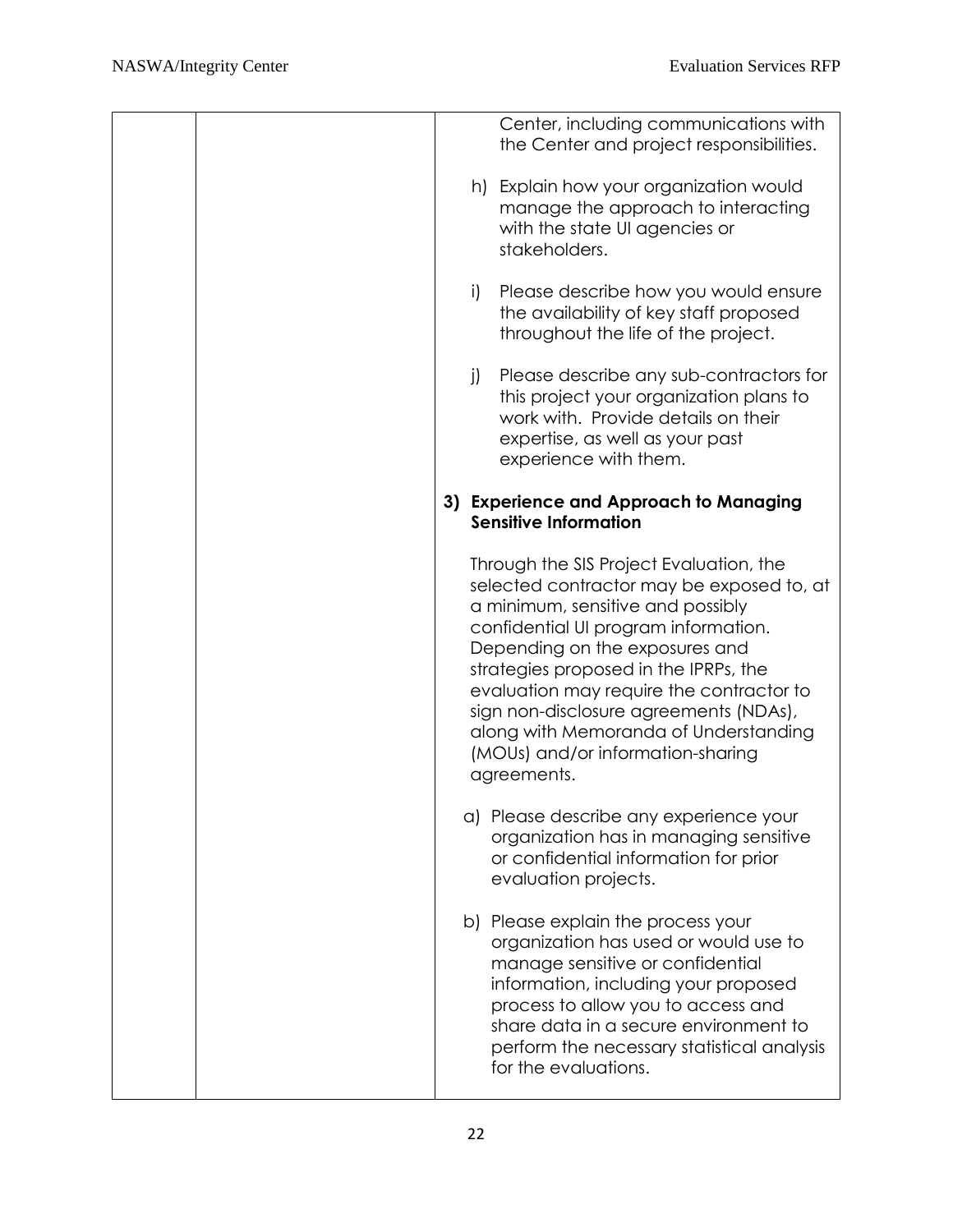|   |                                                                            | 4) Publications                                                                                                                                                                                                                                                                                                                                                                                                                                                                                                                                                                                                                                 |
|---|----------------------------------------------------------------------------|-------------------------------------------------------------------------------------------------------------------------------------------------------------------------------------------------------------------------------------------------------------------------------------------------------------------------------------------------------------------------------------------------------------------------------------------------------------------------------------------------------------------------------------------------------------------------------------------------------------------------------------------------|
|   |                                                                            | Please indicate whether your organization<br>would intend to seek publication in any<br>academic journals or other media with<br>respect to work on the SIS Project<br>Evaluation. If so, please explain how you<br>would protect confidential and/or sensitive<br>information.                                                                                                                                                                                                                                                                                                                                                                 |
| 3 | Previous project<br>experience and<br>references<br>(1 page per reference) | Include three (3) project summary citations<br>that outline your organization's experience in<br>conducting evaluations for projects of similar<br>content, size, and scope to the SIS Project. For<br>each project summary citation, please include<br>the following: brief project summary, project<br>size/scope, project budget, evaluation design,<br>project outcomes, agency/organization,<br>agency/organization point of contact,<br>agency/organization phone number, and e-<br>mail address. Cited organizations may be<br>contacted as references for the purposes of<br>this RFP.<br>Please limit response to one page for each of |
|   |                                                                            | the three references.                                                                                                                                                                                                                                                                                                                                                                                                                                                                                                                                                                                                                           |
| 4 | Key Personnel Resumes<br>(3-page max per key<br>personnel)                 | Please provide resumes or curriculum vitae (no<br>more than three pages each) for key<br>personnel to be assigned to the project.<br>Resumes/CVs should include: name, position<br>within your organization, proposed project<br>role, proposed percentage of time allocated<br>to the SIS Project Evaluation, education,<br>related work experience, and any other<br>details deemed relevant. Provide information<br>on experience working with the UI system or<br>issues related to program integrity in other<br>public benefit programs.                                                                                                  |
| 5 | Cost Estimates                                                             | Complete Attachment (1) Pricing Detail.                                                                                                                                                                                                                                                                                                                                                                                                                                                                                                                                                                                                         |
| 6 | Additional Information                                                     | Confidentiality requirements and other<br>information the contractor deems<br>appropriate.                                                                                                                                                                                                                                                                                                                                                                                                                                                                                                                                                      |
| 7 | Minority and Women-<br><b>Owned Businesses</b><br>(MWBEs)                  | If your organization is a MWBE, or is partnering<br>with a MWBE, please include documentation<br>certifying your/their status as such to receive<br>up to five (5) bonus points.                                                                                                                                                                                                                                                                                                                                                                                                                                                                |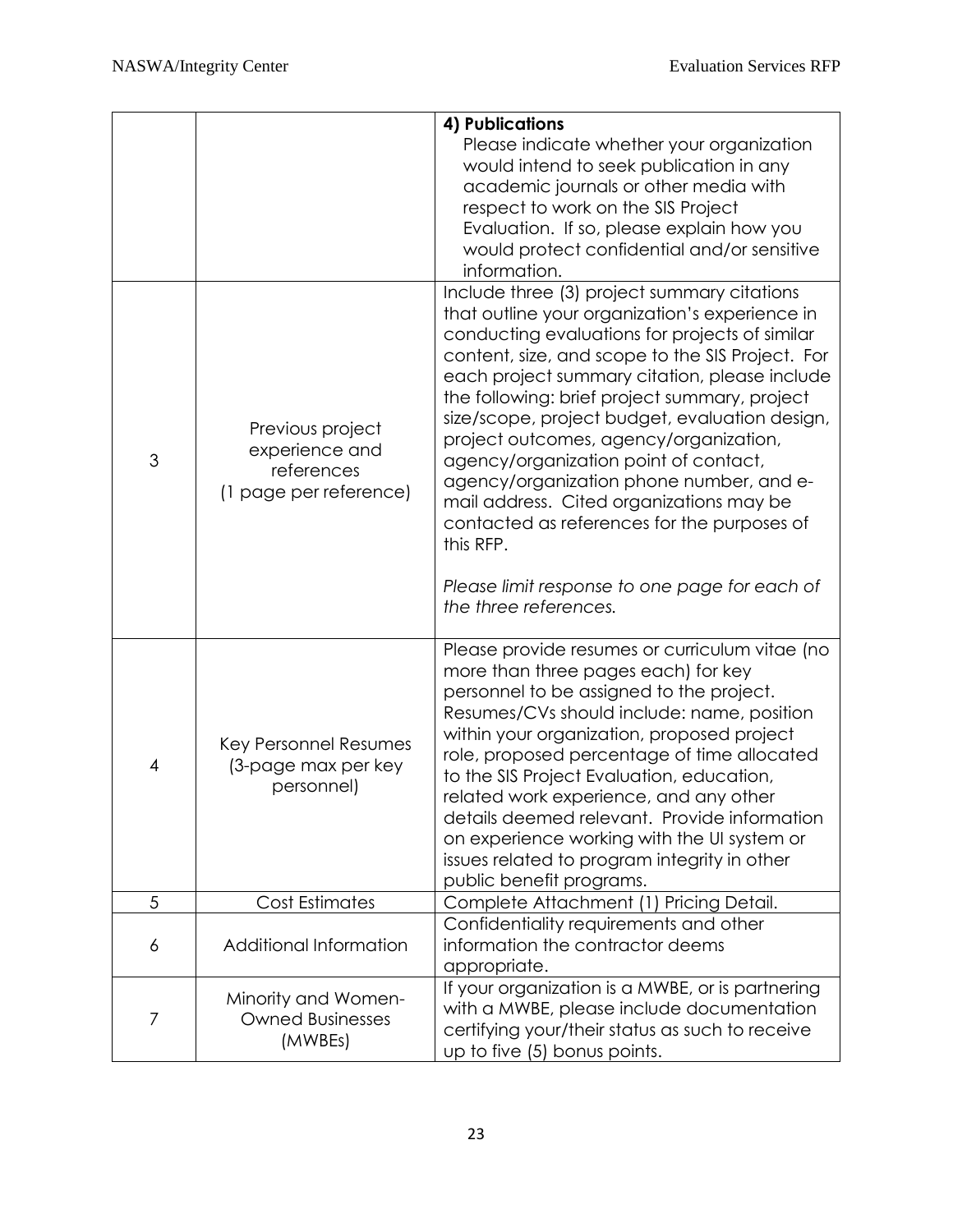# <span id="page-25-0"></span>Bidders' Conference and RFP Timeline

The Center will hold a Bidders' Conference on February 14, 2019 at 3:00 PM Eastern Time. The Bidders' Conference is designed to afford the opportunity for interested contractors to attend a presentation on the overall project, ask questions, and provide any comments. Questions submitted in advance via email will be answered during the conference call; additional questions not submitted in advance may be posed during the conference call. Webinar registration, a PDF copy of this RFP, and RFP questions and answers will be posted at *[http://www.itsc.org/Pages/sis\\_evaluation\\_services.aspx](http://www.itsc.org/Pages/sis_evaluation_services.aspx)*. Questions may be submitted electronically to: Tim Griffith, Director of Research and Evaluation, [tgriffith@naswa.org.](mailto:tgriffith@naswa.org) The RFP timeline is shown below in Figure 7.

|  |  |  | Figure 7: RFP Timeline |
|--|--|--|------------------------|
|--|--|--|------------------------|

| <b>RFP Activity</b>                       | <b>Timeline</b>   |  |  |
|-------------------------------------------|-------------------|--|--|
| <b>SIS Evaluation RFP Issued</b>          | February 11, 2019 |  |  |
| <b>SIS Evaluation Bidders' Conference</b> | February 14, 2019 |  |  |
| <b>Final Clarification Questions</b>      | February 19, 2019 |  |  |
| Questions and Responses Posted            | February 22, 2019 |  |  |
| <b>Proposals Due</b>                      | March 11, 2019    |  |  |
| Applicant Presentations (optional)        | Mar 18-22, 2019   |  |  |
| Best and Final Offer Pricing (optional)   | March 25, 2019    |  |  |
| Award (anticipated)                       | March 29, 2019    |  |  |

Applicant presentations will be conducted with selected contractors determined to be within the competitive range for awards. Contractor presentations, if held, will be conducted virtually. The Center reserves the right to invite contractors to participate in detailed discussions, clarifications to responses, and presentations/demonstrations after the proposal due date.

### <span id="page-25-1"></span>Proposal Description and Process

Participation in this RFP process is voluntary. All costs incurred in responding to or participating in this RFP will be the responsibility of the contractors (or other third-party organizations participating in the RFP), and not of the Center.

# <span id="page-25-2"></span>**Confidentiality**

Any document submitted in response to this RFP containing confidential information must include a "Confidential" watermark on the appropriate pages. The confidential information must be clearly identifiable to the reader as confidential. All other information will not be treated as confidential. Note: All confidential information is for the Center's use in evaluating proposals in response to this RFP.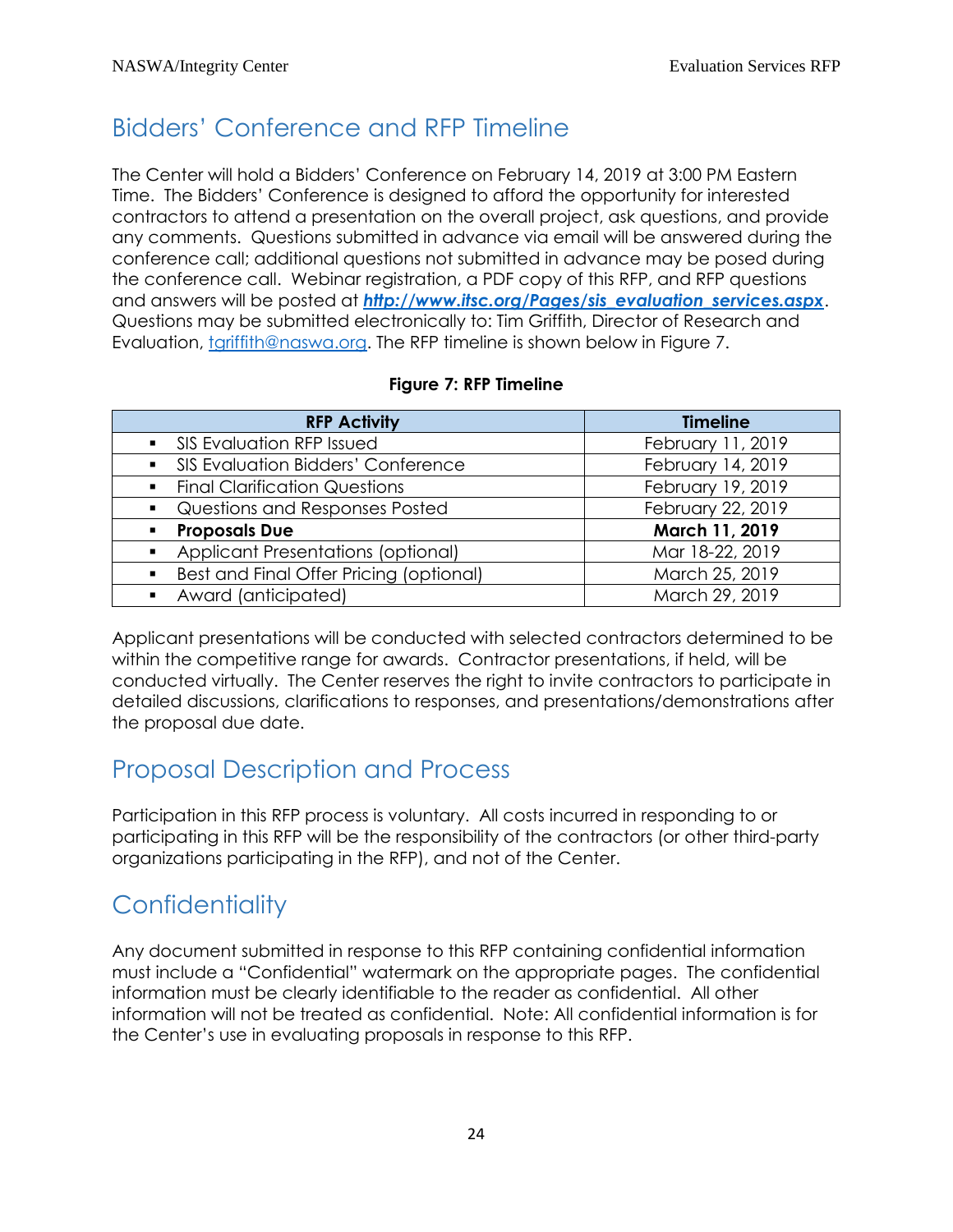### <span id="page-26-0"></span>Instruction and Response Guidelines

Responses to this RFP shall adhere to the page limits specified in the Proposal Structure section above, must be in narrative form, and must provide details on contractor capabilities. Responses must be viewable with Microsoft Word or Adobe Acrobat and printable on 8.5" x 11" paper, must use 12-point font, the margins of each page should be at least ½ inch, and each page should contain a page number in the footer.

All responses must be submitted electronically to: [tgriffith@naswa.org.](mailto:tgriffith@naswa.org) Responses must be received electronically by 11:59 PM Eastern Time on March 11, 2019. The Center's responses will be sent to the email address of the sender, along with any additional company/organization email addresses included in the submittal. Telephone calls regarding this RFP will not be accepted. Questions may be submitted by email up to 11:59 PM Eastern Time, February 19, 2019. As noted previously, the Center will post questions and answers to the RFP website.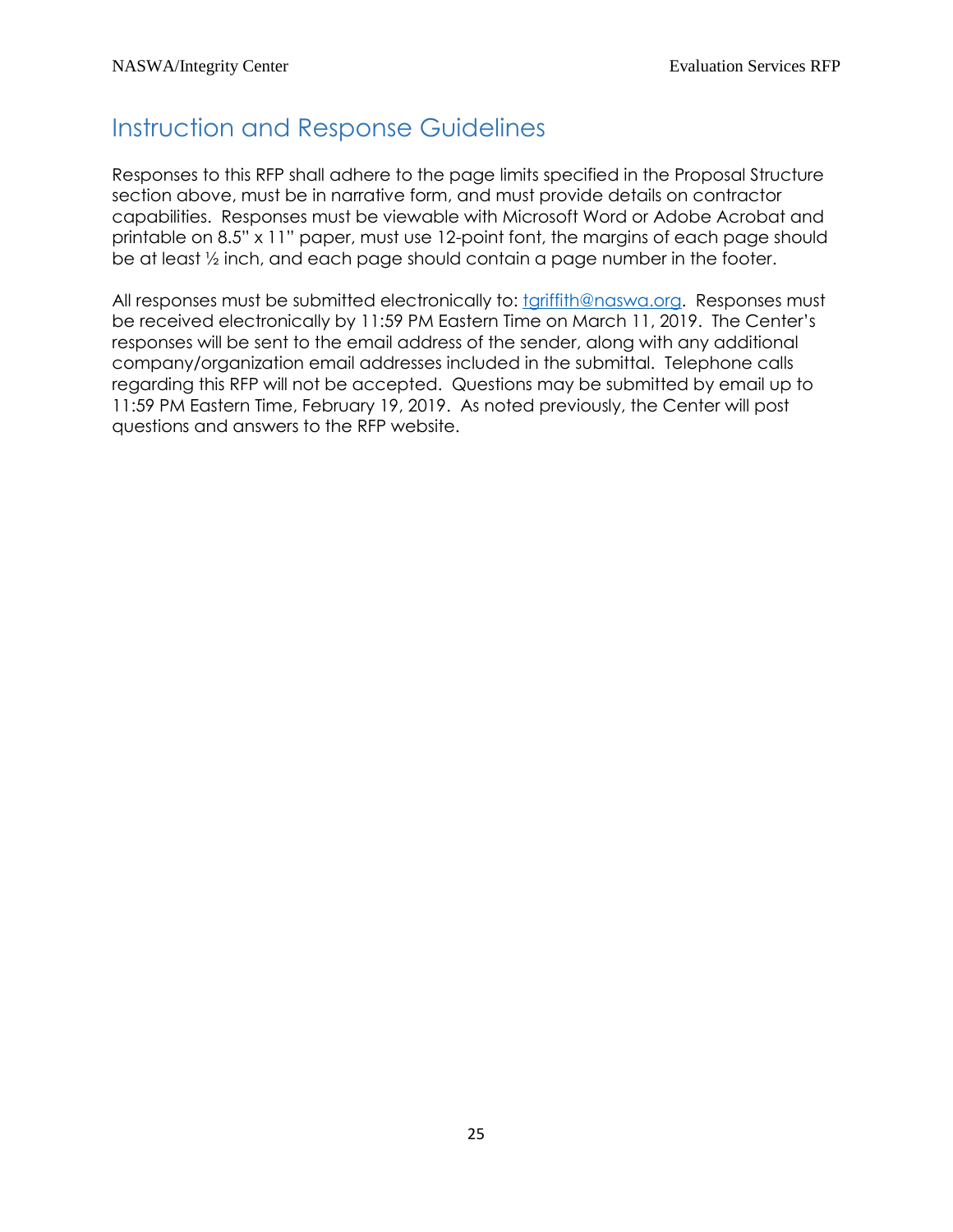### ATTACHMENT 1: EVALUATION SERVICES PRICING DETAIL

The Center requests prospective evaluation contractors complete the evaluation services pricing detail tables below. Contractors do not necessarily need to use the same table format, as long as the information requested is provided. Contractors may also provide additional pricing detail related to direct and indirect costs, if they deem it necessary.

As described in the body of the RFP, the Center has not decided whether there will be an in-depth implementation study conducted in three states due to uncertainties around prospective vendor costs to execute such a study and available resources for the entire evaluation. Given these uncertainties, and for the purposes of evaluating vendor proposals, the Center has separated out the activities for each study component for Activities 2-4.

<span id="page-27-0"></span>Prospective evaluation contractors should provide cost estimates for each evaluation activity described in the RFP and listed in Figure 8 below. Proposals should provide estimates of the necessary costs needed to complete the SIS Project Evaluation in all 10 states as envisioned and described in the RFP. Prospective evaluation contractors must submit a cost proposal for the in-depth implementation study component option as described in the RFP. Cost proposals for the indepth implementation study component option should be priced assuming three states would be selected to participate.

The Center will directly reimburse the selected evaluation contractor for all approved travel costs incurred and deemed necessary to successfully complete all evaluation activities. Prospective evaluation contractors in their cost proposals should not include the cost of any staff travel to successfully complete the scope of work outlined in their proposal as it will be directly reimbursed if approved by the Center. The Center will reimburse prospective evaluation contractors in accordance with General Services Administration rates and regulations.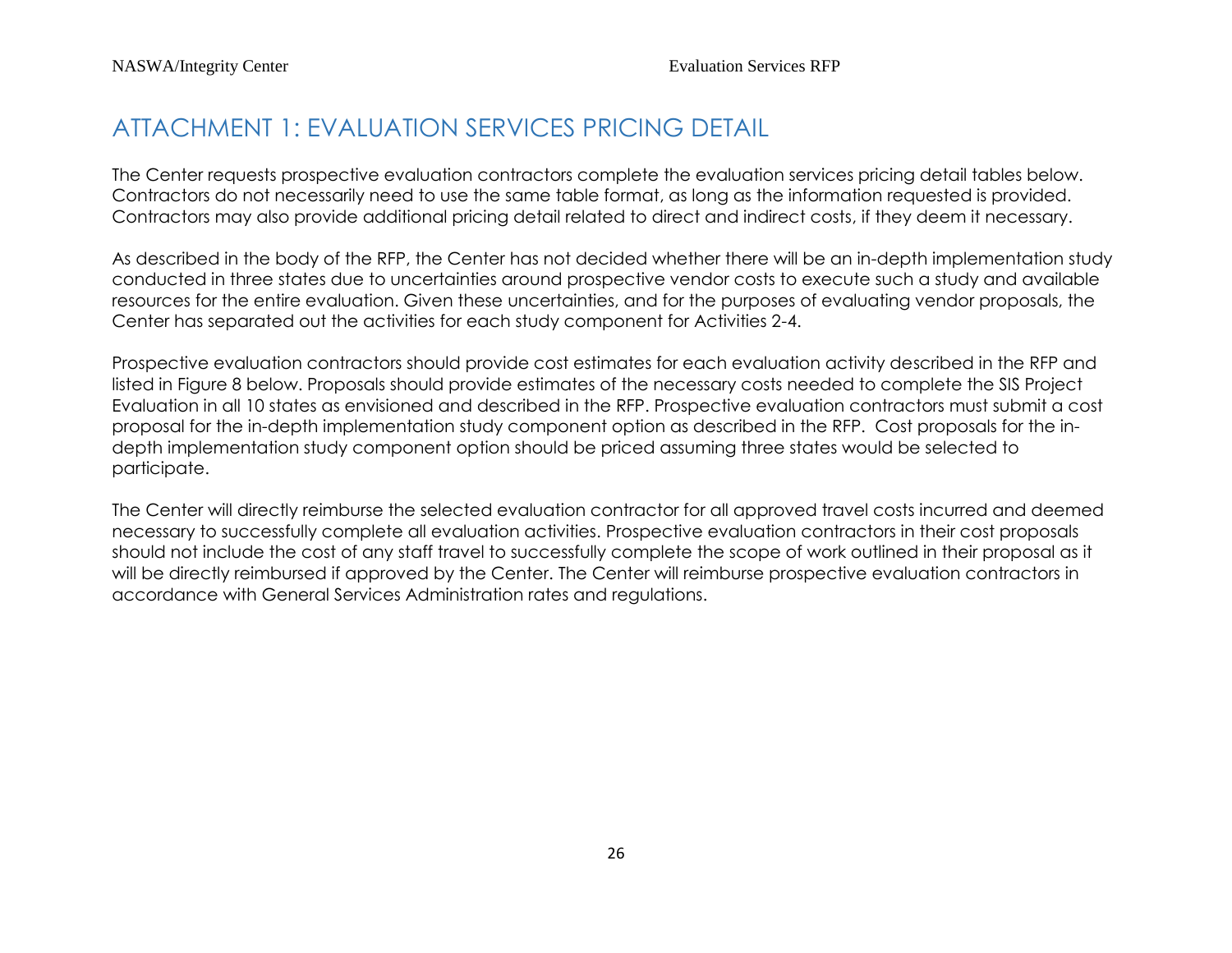#### Cost Proposal Summary

Please summarize the total costs of each evaluation activity in the table below. Please price these activities for the costs needed to execute the evaluation activities as described in the RFP and in this attachment.

| <b>Evaluation Activity</b>                                                              | <b>Price</b> |
|-----------------------------------------------------------------------------------------|--------------|
| Activity 1 – Project Management                                                         |              |
| Activity 2.1 – Develop Outcomes Study Evaluation Design Reports                         |              |
| Activity 2.2 – Develop IPRP Status Assessment Evaluation Design Reports                 |              |
| Activity 2.3 (Option) – Develop In-Depth Implementation Study Evaluation Design Reports |              |
| Activity 3.1 – Conduct Outcomes Study Evaluation                                        |              |
| Activity 3.2 - Conduct IPRP Status Assessment Evaluation                                |              |
| Activity 3.3 (Option) – Conduct In-Depth Implementation Study Evaluation                |              |
| Activity 4.1 – Outcomes Study Evaluation Reporting                                      |              |
| Activity 4.2 – IPRP Status Assessment Evaluation Reporting                              |              |
| Activity 4.3 (Option) - In-Depth Implementation Study Evaluation Reporting              |              |
| Activity 5 – Quality Control                                                            |              |
| <b>TOTAL</b>                                                                            |              |
| <b>TOTAL WITH OPTIONS</b>                                                               |              |

#### **Figure 8: Evaluation Activity Proposal Cost Summary**

#### Staff Labor Hours

Contractors should assume the Level of Effort (LOE) to be comparable to their own prior experience on other similar evaluations of government projects that included multiple stakeholders and significant stakeholder involvement. Please provide the level of effort needed to complete the evaluation activities as described in the proposal for all states participating in the SIS Project.